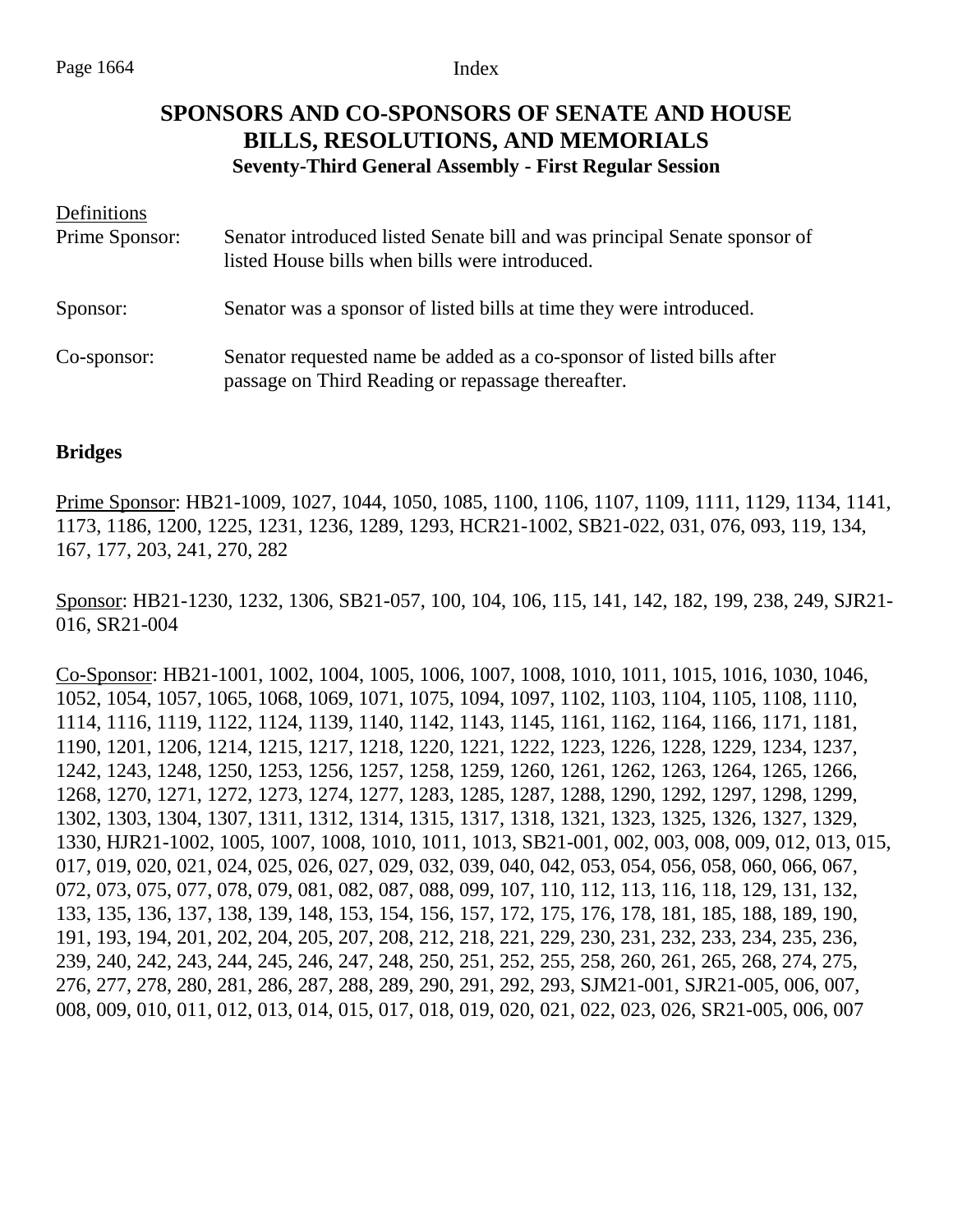### **Buckner**

Prime Sponsor: HB21-1030, 1067, 1091, 1101, 1171, 1198, 1219, 1258, 1266, 1285, 1297, 1304, SB21-021, 071, 089, 100, 102, 151, 169, 182, 193, 194, 290, SJR21-008

Sponsor: HB21-1125, 1137, 1161, 1306, SB21-009, 092, 094, 099, 104, 152, 175, 176, 238, 273, SJR21-016, SR21-004

Co-Sponsor: HB21-1001, 1002, 1003, 1004, 1005, 1007, 1008, 1009, 1010, 1011, 1012, 1014, 1016, 1018, 1022, 1028, 1052, 1057, 1064, 1065, 1068, 1069, 1072, 1083, 1084, 1085, 1087, 1097, 1103, 1104, 1105, 1106, 1107, 1108, 1110, 1112, 1114, 1116, 1117, 1119, 1121, 1122, 1124, 1129, 1133, 1134, 1139, 1140, 1142, 1143, 1149, 1150, 1151, 1162, 1164, 1165, 1166, 1167, 1169, 1173, 1181, 1187, 1189, 1190, 1200, 1201, 1206, 1209, 1211, 1212, 1214, 1215, 1216, 1217, 1220, 1221, 1222, 1228, 1230, 1232, 1234, 1237, 1250, 1251, 1253, 1255, 1256, 1257, 1259, 1264, 1265, 1268, 1270, 1271, 1275, 1276, 1280, 1281, 1282, 1283, 1286, 1288, 1289, 1290, 1294, 1298, 1299, 1300, 1302, 1311, 1312, 1313, 1315, 1317, 1318, 1321, 1323, 1324, 1325, 1326, 1329, 1330, HJR21-1005, 1007, 1008, 1010, 1011, 1013, SB21-001, 002, 003, 008, 012, 013, 015, 016, 024, 025, 026, 027, 029, 032, 033, 039, 040, 041, 042, 043, 044, 045, 046, 049, 053, 054, 056, 057, 059, 060, 063, 064, 066, 067, 070, 073, 075, 077, 079, 081, 083, 087, 088, 095, 098, 101, 106, 107, 109, 110, 112, 113, 115, 116, 117, 118, 119, 121, 123, 129, 131, 135, 138, 139, 146, 148, 153, 154, 156, 158, 166, 167, 172, 173, 178, 179, 181, 185, 188, 190, 192, 199, 201, 202, 203, 204, 205, 208, 212, 214, 215, 216, 217, 225, 226, 228, 229, 231, 232, 236, 239, 241, 242, 243, 244, 245, 246, 247, 248, 249, 251, 253, 255, 260, 261, 265, 268, 269, 270, 271, 274, 275, 276, 278, 280, 284, 286, 288, 289, 291, 292, SJM21-001, SJR21-004, 005, 007, 009, 010, 011, 012, 013, 014, 015, 017, 018, 019, 020, 021, 022, 023, 026, SR21- 005, 007

## **Coleman**

Prime Sponsor: HB21-1214, 1288, SB21-074, 106, 138, 153, SJR21-014, SR21-004

Sponsor: HB21-1147, SB21-091, 115, 134, 182, 238, 273, SJR21-016

Co-Sponsor: HB21-1001, 1002, 1003, 1004, 1010, 1097, 1145, 1151, 1161, 1217, 1228, 1250, 1251, 1304, 1317, 1328, HJR21-1005, 1007, 1010, 1011, 1013, SB21-001, 002, 003, 009, 024, 026, 073, 078, 087, 088, 116, 190, 205, 208, 244, 268, SJM21-001, SJR21-003, 005, 006, 007, 008, 009, 010, 011, 012, 013, 015, 017, 018, 019, 020, 022, 023, 026, SR21-005, 007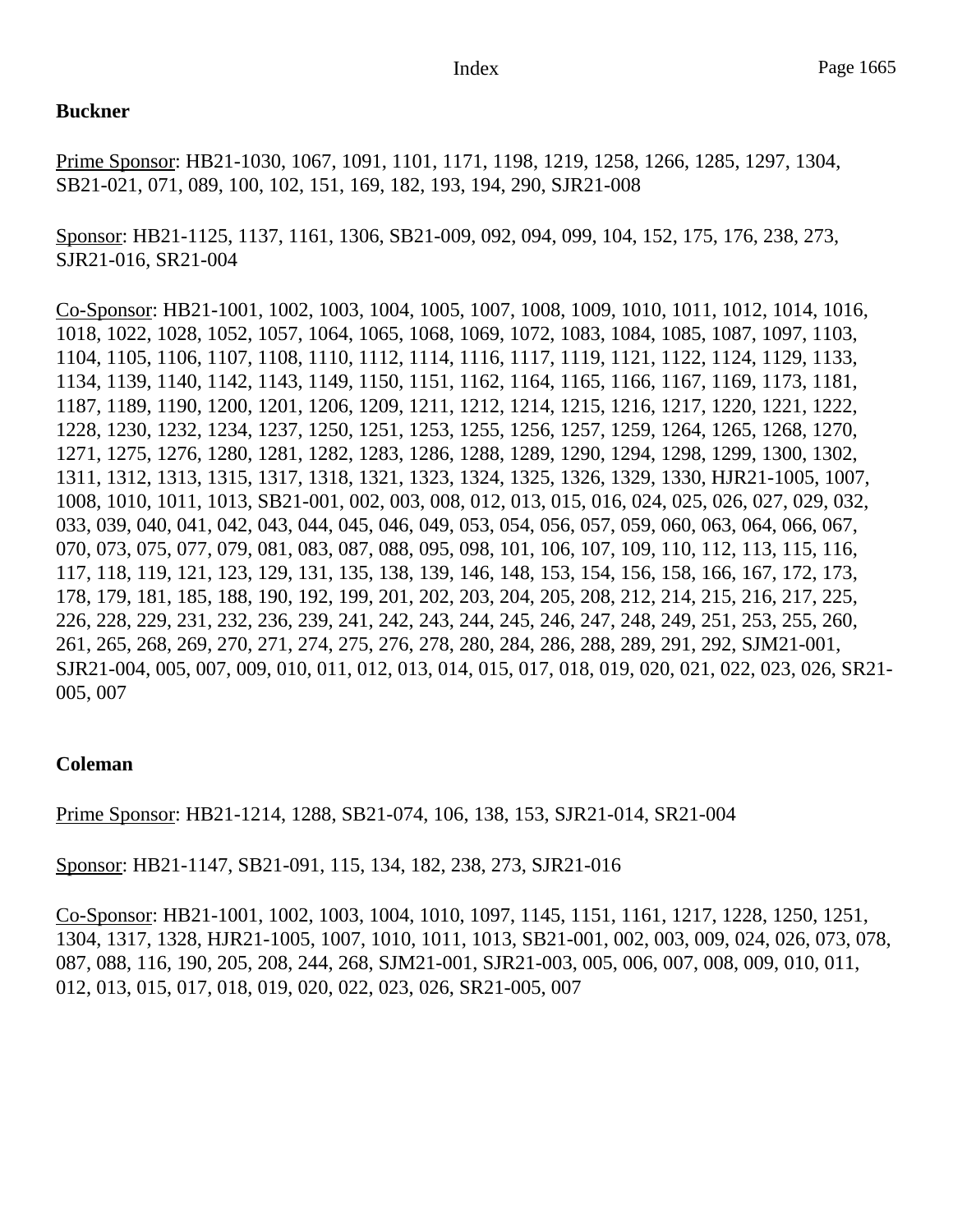## **Cooke**

Prime Sponsor: HB21-1008, 1030, 1050, 1057, 1182, SB21-015, 064, 125, 144, 153, 174, 280, SJR21- 022

Sponsor: HB21-1137, 1161, SB21-005, 021, 068, 152, 183, 266, SCR21-001, SJR21-016, 024, SR21- 004

Co-Sponsor: HB21-1001, 1004, 1015, 1016, 1019, 1031, 1044, 1046, 1052, 1065, 1066, 1068, 1069, 1095, 1097, 1100, 1104, 1107, 1112, 1116, 1136, 1139, 1143, 1147, 1151, 1156, 1158, 1165, 1166, 1190, 1200, 1217, 1221, 1222, 1224, 1226, 1231, 1243, 1250, 1256, 1257, 1258, 1259, 1260, 1262, 1265, 1275, 1293, 1296, 1304, 1317, 1320, 1327, HJR21-1002, 1005, 1007, 1008, 1010, 1011, 1013, SB21-003, 008, 013, 017, 019, 024, 033, 041, 045, 049, 052, 054, 059, 065, 073, 075, 079, 081, 090, 118, 129, 130, 133, 155, 156, 157, 162, 166, 167, 171, 185, 190, 202, 203, 204, 208, 221, 225, 226, 229, 236, 240, 247, 248, 252, 254, 258, 268, 270, 271, 276, 282, 284, 288, 290, 291, 292, SJM21-001, SJR21-003, 005, 007, 008, 009, 010, 011, 012, 013, 014, 015, 017, 018, 019, 020, 023, 026, SR21-005, 007

## **Coram**

Prime Sponsor: HB21-1009, 1012, 1023, 1103, 1109, 1119, 1125, 1131, 1140, 1151, 1160, 1161, 1180, 1195, 1206, 1212, 1221, 1223, 1226, 1261, 1301, SB21-025, 034, 058, 067, 072, 073, 105, 123, 133, 136, 161, 181, SJR21-011

Sponsor: SB21-238, SCR21-001, SJR21-016, 024

Co-Sponsor: HB21-1021, 1030, 1031, 1046, 1052, 1057, 1065, 1068, 1069, 1094, 1104, 1110, 1116, 1133, 1143, 1181, 1190, 1217, 1228, 1230, 1234, 1243, 1257, 1258, 1259, 1262, 1268, 1275, 1278, 1290, 1297, 1304, 1310, 1317, HJR21-1002, 1005, 1010, 1011, 1013, SB21-008, 015, 017, 022, 024, 033, 056, 079, 090, 129, 130, 137, 154, 156, 167, 174, 185, 203, 204, 221, 229, 234, 237, 240, 245, 248, 254, 258, 265, 275, 276, 278, 279, 290, SJM21-001, SJR21-003, 005, 007, 008, 009, 010, 012, 013, 014, 015, 017, 018, 019, 020, 022, 023, 026, SR21-004, 005, 007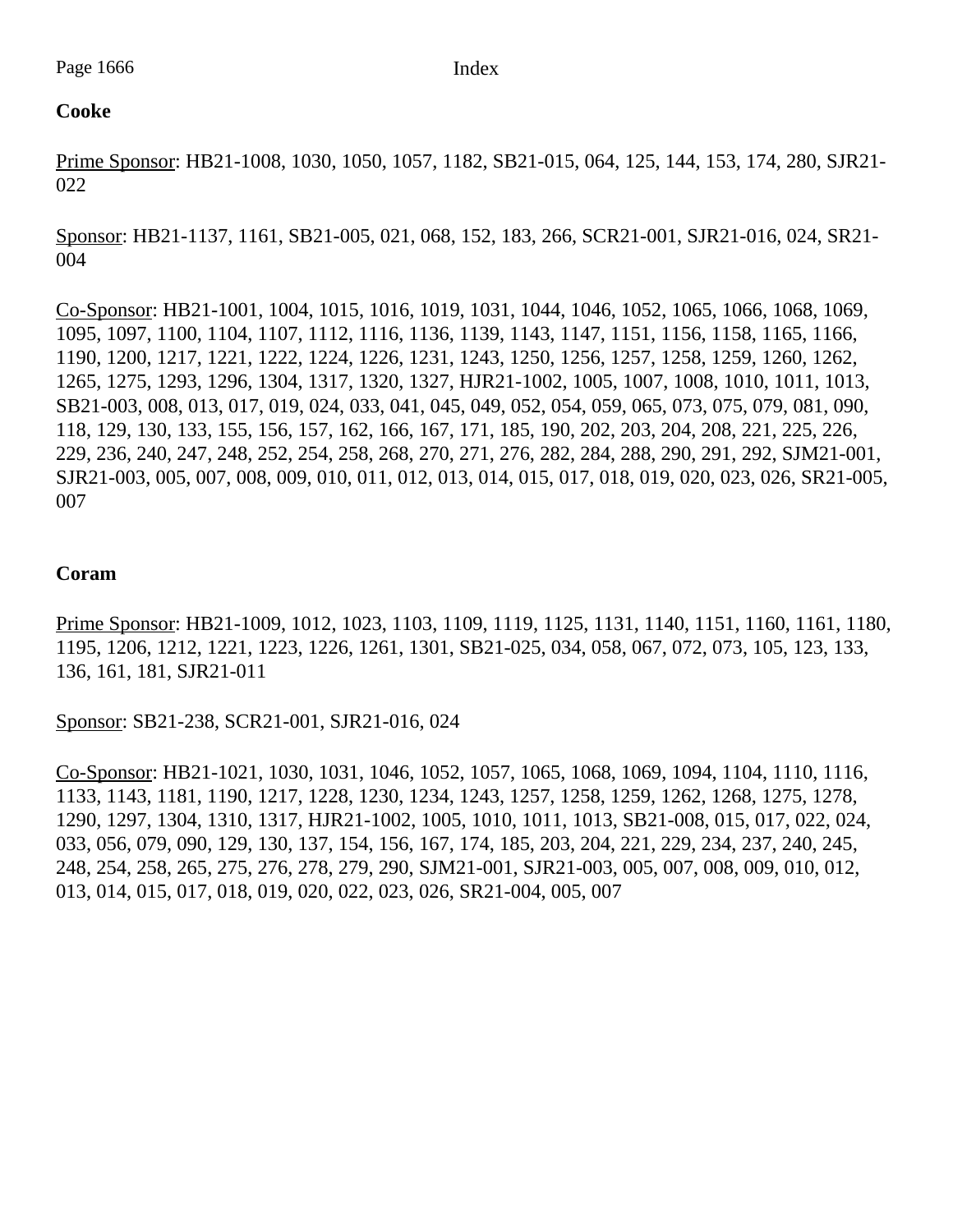## **Danielson**

Prime Sponsor: HB21-1007, 1014, 1087, 1110, 1143, 1169, 1218, 1247, 1272, SB21-027, 073, 078, 087, 088, 095, 099, 107, 116, 120, 158, 172, 184, 187, 188, 201, 229, 240, 253, 290, SJR21-021

Sponsor: HB21-1030, 1125, 1232, SB21-009, 021, 142, 176, SJR21-016

Co-Sponsor: HB21-1001, 1002, 1003, 1005, 1008, 1009, 1010, 1011, 1012, 1016, 1018, 1054, 1055, 1057, 1060, 1065, 1067, 1068, 1069, 1072, 1075, 1085, 1094, 1097, 1099, 1103, 1106, 1107, 1108, 1112, 1114, 1116, 1117, 1119, 1121, 1122, 1123, 1129, 1133, 1149, 1150, 1151, 1161, 1162, 1164, 1165, 1171, 1173, 1189, 1200, 1207, 1212, 1217, 1221, 1222, 1223, 1226, 1230, 1231, 1234, 1248, 1250, 1251, 1255, 1257, 1258, 1259, 1261, 1264, 1265, 1266, 1270, 1271, 1281, 1286, 1288, 1290, 1298, 1299, 1302, 1304, 1305, 1307, 1311, 1312, 1313, 1317, 1318, 1319, 1321, 1323, 1326, 1329, 1330, HJR21-1006, 1007, 1010, 1011, 1013, SB21-001, 012, 015, 016, 024, 025, 026, 029, 032, 039, 053, 057, 060, 064, 071, 075, 079, 081, 106, 110, 115, 119, 123, 129, 130, 131, 137, 138, 139, 144, 148, 151, 154, 156, 173, 181, 185, 190, 192, 193, 194, 197, 199, 202, 203, 204, 232, 236, 237, 238, 239, 241, 242, 244, 245, 246, 248, 252, 255, 256, 258, 260, 265, 269, 276, 278, 280, 286, 287, 288, 289, 291, 292, SJM21-001, SJR21-005, 007, 008, 009, 010, 011, 012, 013, 014, 015, 017, 018, 019, 020, 022, 023, 026, SR21-004, 005, 007

## **Donovan**

Prime Sponsor: HB21-1040, 1076, 1119, 1226, 1232, 1233, 1242, 1243, 1260, 1269, 1307, HJR21- 1002, 1005, SB21-012, 032, 060, 132, 142, 186, 189, 191, 204, 237, 245, 248, 249, SJR21-010, 023

Sponsor: HB21-1125, SB21-115, 136, 238, SJR21-016

Co-Sponsor: HB21-1001, 1007, 1010, 1011, 1015, 1016, 1052, 1054, 1057, 1068, 1075, 1077, 1083, 1084, 1108, 1110, 1116, 1143, 1151, 1161, 1164, 1166, 1180, 1187, 1190, 1198, 1201, 1206, 1214, 1217, 1231, 1234, 1253, 1258, 1259, 1263, 1266, 1270, 1271, 1273, 1275, 1285, 1297, 1302, 1304, 1318, 1321, 1329, HJR21-1010, 1011, 1013, SB21-002, 009, 013, 015, 016, 025, 026, 029, 035, 040, 047, 053, 054, 063, 066, 077, 106, 110, 112, 113, 129, 131, 137, 138, 148, 153, 156, 158, 166, 172, 176, 185, 188, 190, 192, 202, 203, 207, 213, 216, 219, 220, 221, 226, 229, 231, 232, 234, 235, 236, 240, 241, 242, 251, 252, 255, 265, 268, 271, 288, 289, 291, 292, SJM21-001, SJR21-005, 007, 008, 009, 011, 012, 013, 014, 015, 017, 018, 019, 020, 021, 022, 026, SR21-004, 005, 007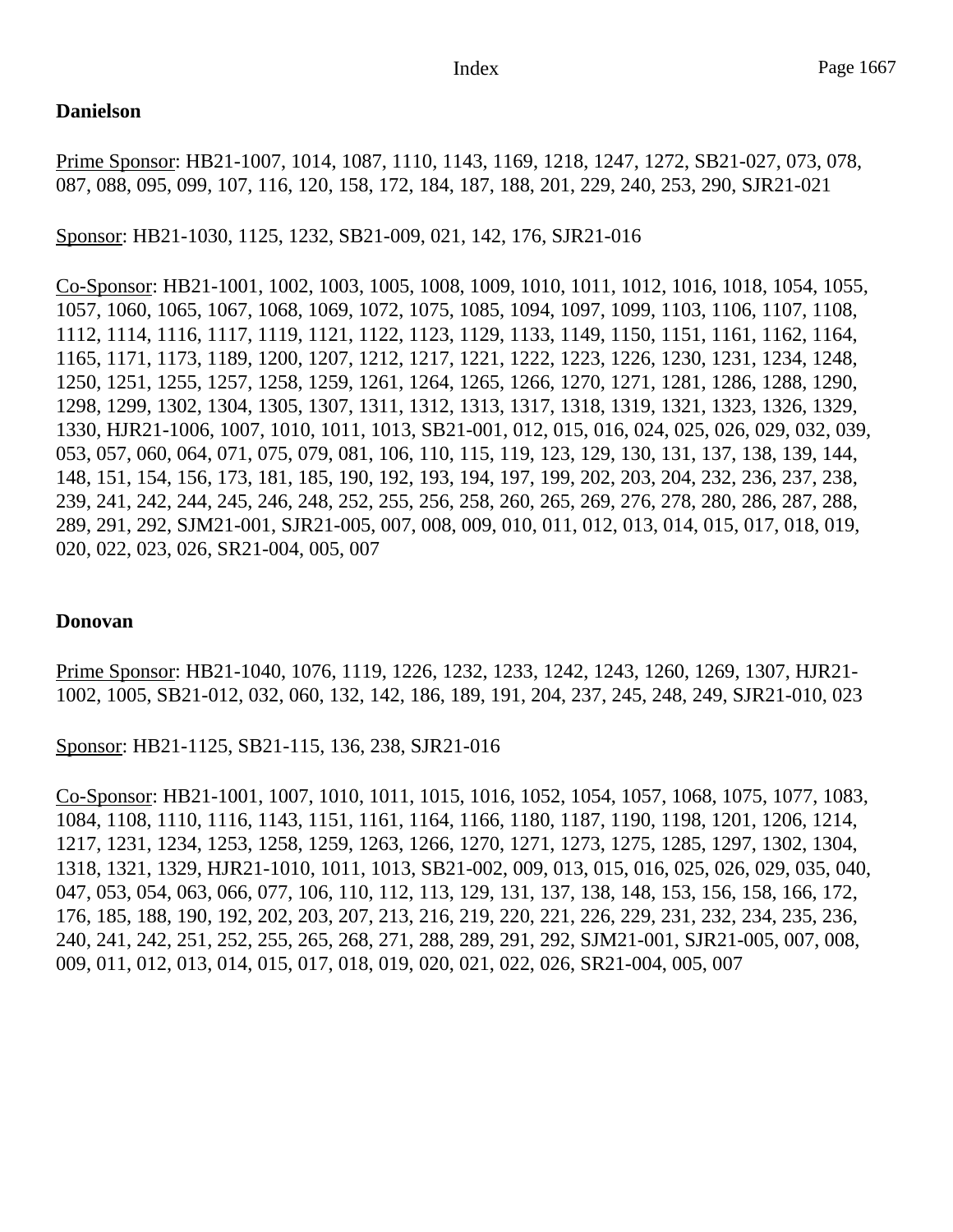## **Fenberg**

Prime Sponsor: HB21-1001, 1003, 1071, 1164, 1290, 1304, 1323, HJR21-1001, 1003, 1004, 1008, 1014, SB21-029, 103, 113, 166, 196, 244, 246, 247, 249, 250, 252, 256, 260, 261, 272, 291, SJR21- 001, 002, 004, 006, 025, 026, SR21-001, 002, 003

Sponsor: HB21-1030, SB21-173, 238, SJR21-016, SR21-004

Co-Sponsor: HB21-1002, 1007, 1008, 1009, 1011, 1012, 1019, 1054, 1057, 1068, 1069, 1072, 1075, 1097, 1104, 1106, 1107, 1108, 1110, 1114, 1119, 1121, 1134, 1143, 1149, 1150, 1161, 1162, 1181, 1189, 1190, 1194, 1200, 1214, 1221, 1223, 1226, 1228, 1232, 1234, 1238, 1242, 1243, 1250, 1255, 1258, 1259, 1260, 1262, 1263, 1266, 1269, 1271, 1273, 1276, 1281, 1282, 1284, 1285, 1286, 1288, 1289, 1297, 1298, 1299, 1302, 1303, 1311, 1312, 1313, 1314, 1317, 1318, 1321, 1325, 1326, 1329, 1330, HJR21-1005, 1006, 1007, 1010, 1011, 1013, SB21-001, 002, 009, 012, 015, 016, 020, 026, 027, 040, 054, 060, 067, 071, 073, 077, 087, 088, 101, 106, 119, 121, 129, 136, 138, 142, 146, 148, 151, 153, 154, 156, 167, 176, 178, 181, 185, 190, 194, 199, 202, 203, 204, 205, 207, 208, 219, 221, 228, 229, 230, 231, 232, 234, 235, 236, 239, 241, 242, 245, 248, 255, 268, 270, 271, 273, 279, 280, 288, 289, 290, 292, 293, SJM21-001, SJR21-003, 005, 007, 008, 009, 010, 011, 012, 013, 014, 015, 017, 018, 019, 020, 021, 022, 023, SR21-005, 007

## **Fields**

Prime Sponsor: HB21-1010, 1045, 1046, 1069, 1072, 1097, 1123, 1135, 1148, 1190, 1207, 1212, 1217, 1220, 1227, 1229, 1231, 1250, 1251, 1259, 1270, 1279, 1283, 1299, 1328, SB21-003, 011, 013, 063, 088, 101, 126, 139, 147, 181, 241, 280, SJR21-008, SR21-004

Sponsor: HB21-1126, 1174, SB21-068, 087, 092, 094, 097, 098, 099, 102, 136, 142, 182, 238, 266, SJR21-016

Co-Sponsor: HB21-1001, 1002, 1003, 1004, 1007, 1009, 1011, 1016, 1022, 1048, 1052, 1094, 1106, 1108, 1110, 1112, 1116, 1117, 1119, 1122, 1143, 1151, 1164, 1169, 1194, 1198, 1200, 1221, 1222, 1223, 1228, 1234, 1253, 1255, 1257, 1258, 1266, 1275, 1282, 1285, 1297, 1298, 1302, 1303, 1304, 1306, 1311, 1313, 1314, 1317, 1318, HJR21-1005, 1007, 1010, 1011, 1013, SB21-001, 002, 009, 015, 019, 021, 024, 025, 026, 033, 039, 040, 053, 060, 067, 070, 073, 075, 078, 079, 110, 116, 117, 123, 131, 135, 137, 153, 156, 158, 166, 167, 169, 185, 188, 191, 193, 194, 201, 205, 208, 215, 221, 228, 231, 232, 236, 242, 243, 245, 248, 249, 250, 256, 268, 269, 271, 274, 275, 276, 277, 278, 279, 288, 289, 290, 292, SJM21-001, SJR21-006, 007, 009, 010, 011, 012, 013, 014, 015, 017, 018, 019, 020, 026, SR21-005, 007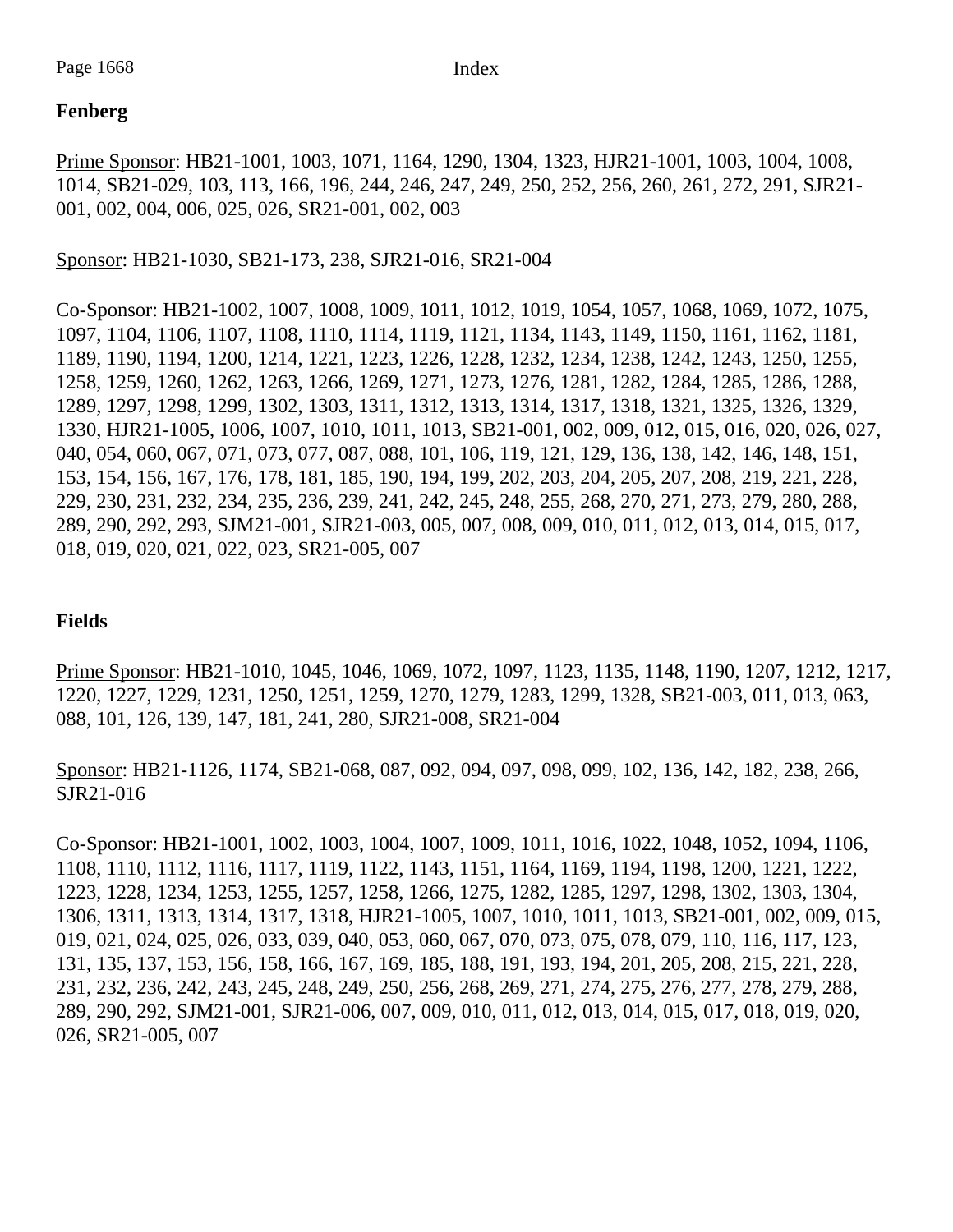## **Garcia**

Prime Sponsor: HB21-1005, 1006, 1016, 1065, 1116, 1162, 1218, 1257, 1262, 1318, HJR21-1012, 1013, SB21-004, 015, 064, 097, 112, 129, 144, 150, 156, 172, 238, 244, SJM21-001, SJR21-003, 013, SR21-006

Sponsor: HJR21-1003, 1004, 1014, SB21-247, SJR21-001, 002, 004, 007, 016, 025, 026, SR21-001, 003

Co-Sponsor: HB21-1001, 1002, 1003, 1004, 1007, 1008, 1009, 1010, 1011, 1012, 1015, 1018, 1021, 1044, 1046, 1048, 1052, 1057, 1067, 1068, 1069, 1072, 1075, 1085, 1087, 1094, 1097, 1099, 1101, 1107, 1108, 1110, 1112, 1114, 1119, 1122, 1123, 1130, 1139, 1143, 1150, 1151, 1161, 1165, 1168, 1169, 1173, 1181, 1190, 1194, 1200, 1207, 1212, 1214, 1217, 1220, 1221, 1222, 1226, 1228, 1231, 1232, 1234, 1242, 1250, 1253, 1256, 1258, 1259, 1260, 1261, 1263, 1265, 1268, 1270, 1271, 1272, 1273, 1276, 1285, 1288, 1289, 1290, 1294, 1302, 1304, 1306, 1307, 1311, 1313, 1315, 1317, 1323, 1325, 1326, 1327, 1328, 1329, 1330, HJR21-1002, 1005, 1007, 1008, 1010, 1011, SB21-001, 002, 003, 012, 013, 016, 017, 021, 024, 026, 027, 029, 032, 033, 039, 040, 057, 058, 060, 063, 066, 067, 070, 071, 073, 075, 077, 079, 081, 087, 095, 099, 100, 106, 107, 118, 119, 123, 130, 132, 133, 137, 138, 139, 145, 148, 151, 154, 162, 166, 167, 174, 181, 185, 188, 189, 190, 192, 201, 202, 203, 204, 205, 207, 208, 216, 221, 225, 226, 228, 229, 230, 231, 232, 234, 235, 236, 237, 239, 240, 241, 243, 245, 248, 250, 251, 253, 255, 258, 265, 268, 271, 275, 276, 280, 282, 284, 288, 289, 290, 291, 292, SJR21- 005, 008, 009, 010, 011, 012, 014, 015, 017, 018, 019, 021, 022, 023, SR21-004, 005, 007

## **Gardner**

Prime Sponsor: HB21-1004, 1016, 1031, 1033, 1044, 1069, 1097, 1130, 1136, 1137, 1165, 1179, 1250, 1309, HJR21-1010, 1013, SB21-036, 059, 068, 075, 118, 143, 149, 152, 160, 162, 164, 171, 262, 266, 271, SJM21-001

Sponsor: SB21-005, 115, 183, SCR21-001, SJR21-016, 024, SR21-004

Co-Sponsor: HB21-1001, 1015, 1027, 1046, 1052, 1059, 1068, 1100, 1104, 1107, 1116, 1139, 1143, 1156, 1158, 1177, 1190, 1200, 1215, 1217, 1221, 1226, 1257, 1258, 1259, 1261, 1262, 1265, 1317, 1320, HJR21-1002, 1005, 1007, 1008, 1011, SB21-003, 017, 019, 021, 024, 033, 045, 049, 054, 065, 079, 081, 082, 090, 091, 113, 129, 130, 133, 137, 153, 154, 155, 156, 157, 167, 174, 190, 208, 221, 225, 234, 239, 245, 254, 258, 265, 267, 268, 270, 282, 292, SJR21-003, 005, 007, 008, 009, 010, 011, 012, 013, 014, 015, 017, 018, 019, 020, 022, 023, 026, SR21-005, 007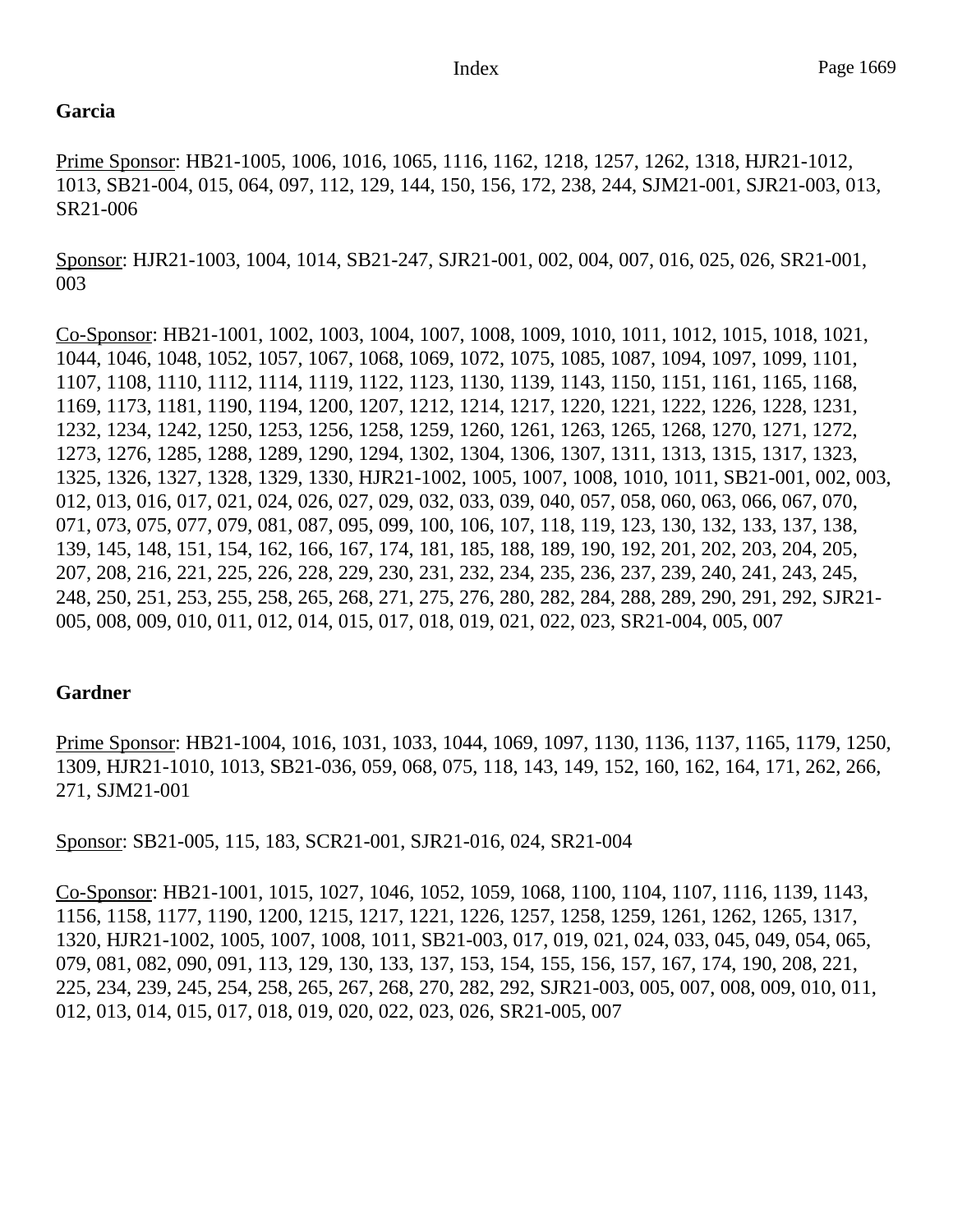## **Ginal**

Prime Sponsor: HB21-1015, 1019, 1022, 1025, 1095, 1115, 1122, 1160, 1166, 1172, 1195, 1204, 1245, 1261, 1275, SB21-075, 085, 094, 118, 120, 122, 123, 127, 135, 136, 170, 174, 258, SJR21-022

Sponsor: HB21-1125, 1137, SB21-092, 098, 099, 101, 102, 115, 147, 176, SJR21-016, SR21-004

Co-Sponsor: HB21-1005, 1006, 1007, 1008, 1009, 1010, 1011, 1012, 1014, 1016, 1018, 1021, 1030, 1044, 1052, 1054, 1057, 1065, 1068, 1069, 1072, 1075, 1083, 1084, 1085, 1094, 1097, 1099, 1100, 1101, 1102, 1103, 1104, 1105, 1106, 1107, 1108, 1110, 1112, 1114, 1116, 1119, 1123, 1129, 1130, 1133, 1139, 1143, 1146, 1149, 1151, 1161, 1162, 1164, 1165, 1169, 1171, 1181, 1187, 1189, 1190, 1194, 1198, 1200, 1206, 1212, 1216, 1217, 1218, 1220, 1221, 1222, 1223, 1228, 1230, 1231, 1234, 1237, 1243, 1248, 1250, 1255, 1256, 1257, 1258, 1259, 1262, 1264, 1265, 1270, 1272, 1273, 1274, 1279, 1285, 1288, 1289, 1290, 1297, 1298, 1299, 1300, 1301, 1302, 1304, 1305, 1313, 1317, 1318, 1321, 1323, 1325, 1326, 1329, 1330, HJR21-1002, 1005, 1007, 1008, 1010, 1011, 1013, SB21-001, 002, 003, 009, 011, 012, 013, 015, 016, 019, 021, 022, 024, 025, 026, 029, 032, 038, 039, 040, 043, 045, 049, 053, 054, 056, 057, 063, 064, 066, 067, 070, 073, 077, 078, 079, 081, 088, 090, 093, 095, 097, 100, 104, 107, 110, 112, 116, 117, 119, 126, 128, 129, 131, 133, 137, 138, 139, 142, 144, 148, 151, 153, 154, 155, 156, 158, 166, 167, 172, 178, 179, 181, 185, 188, 190, 193, 194, 201, 202, 203, 204, 205, 208, 210, 212, 214, 215, 216, 221, 228, 229, 231, 232, 234, 235, 236, 238, 239, 241, 243, 244, 245, 248, 250, 252, 254, 262, 265, 268, 269, 274, 275, 276, 277, 278, 280, 282, 286, 288, 289, 290, 291, 292, SJM21-001, SJR21-005, 006, 007, 008, 009, 010, 011, 012, 013, 014, 015, 017, 018, 019, 020, 021, 023, 026, SR21-001, 005, 007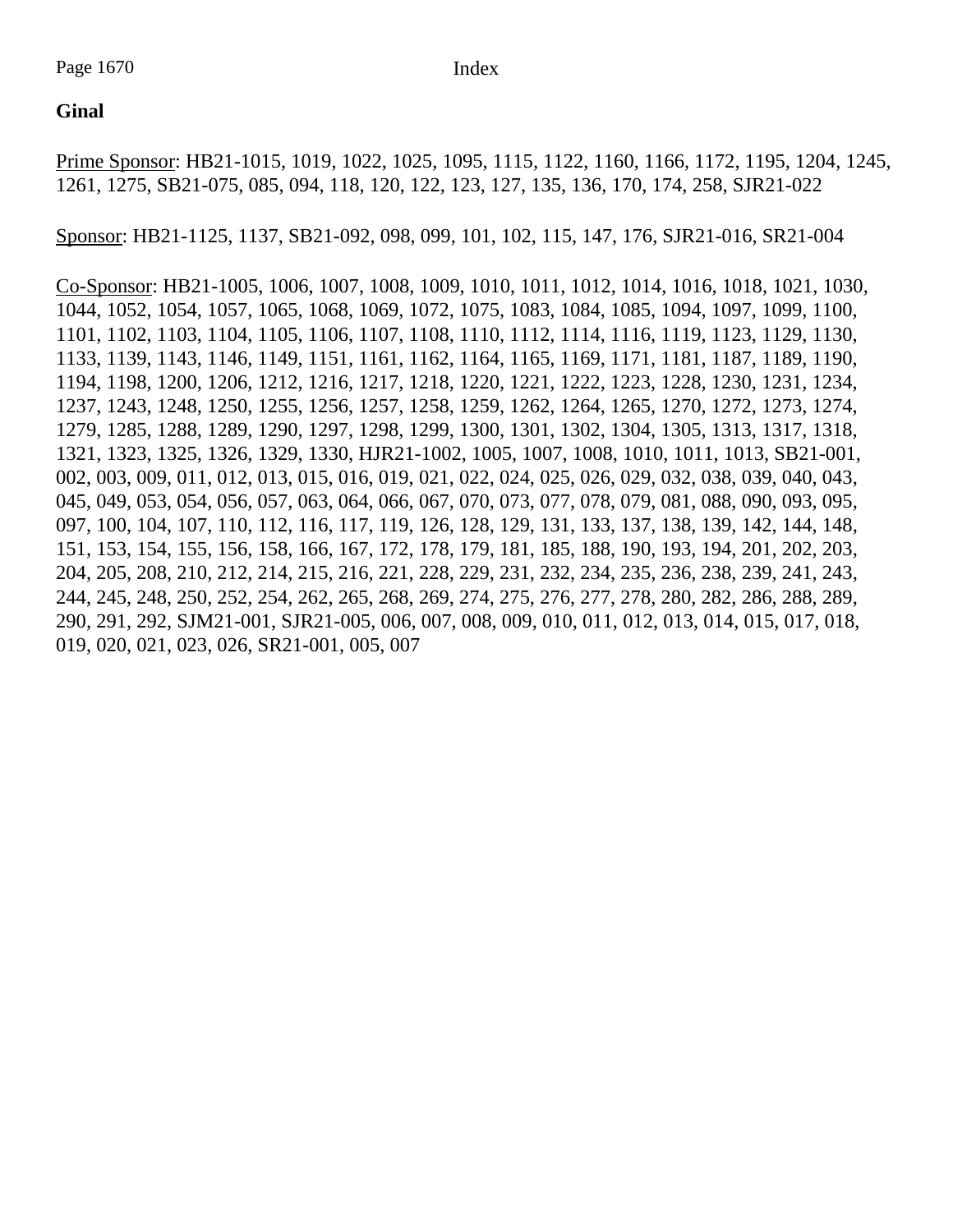## **Gonzales**

Prime Sponsor: HB21-1011, 1054, 1058, 1060, 1075, 1077, 1090, 1111, 1117, 1121, 1142, 1150, 1162, 1167, 1188, 1189, 1201, 1216, 1251, 1271, 1282, 1287, 1298, 1313, 1315, 1329, SB21-002, 040, 056, 057, 061, 077, 111, 131, 148, 173, 175, 192, 242, 250, 271, SJR21-005, 007, SR21-007

Sponsor: HB21-1125, 1148, 1232, HJR21-1007, SB21-009, 115, 142, 144, 176, 199, 273, SJR21-016, SR21-004

Co-Sponsor: HB21-1002, 1003, 1004, 1007, 1008, 1009, 1010, 1012, 1014, 1016, 1048, 1055, 1057, 1064, 1067, 1068, 1071, 1083, 1085, 1091, 1101, 1103, 1106, 1108, 1110, 1114, 1116, 1119, 1122, 1129, 1131, 1133, 1134, 1136, 1139, 1143, 1145, 1149, 1151, 1161, 1164, 1165, 1168, 1173, 1181, 1186, 1194, 1198, 1200, 1209, 1211, 1212, 1214, 1215, 1220, 1221, 1222, 1223, 1228, 1229, 1234, 1235, 1239, 1242, 1243, 1248, 1249, 1250, 1256, 1257, 1258, 1260, 1263, 1264, 1266, 1268, 1269, 1276, 1281, 1288, 1290, 1294, 1299, 1300, 1301, 1302, 1303, 1304, 1306, 1307, 1311, 1312, 1314, 1318, 1321, 1323, 1324, 1325, 1326, HJR21-1002, 1005, 1006, 1008, 1010, 1011, 1013, SB21-001, 006, 008, 012, 013, 015, 016, 024, 025, 026, 027, 029, 032, 035, 039, 041, 045, 053, 054, 059, 068, 070, 071, 073, 075, 078, 079, 081, 087, 088, 098, 100, 101, 106, 107, 109, 113, 116, 117, 119, 123, 124, 129, 130, 132, 133, 137, 138, 153, 154, 155, 156, 166, 167, 172, 178, 181, 185, 189, 190, 193, 194, 195, 196, 197, 201, 202, 203, 204, 205, 207, 215, 217, 228, 229, 231, 232, 233, 234, 235, 236, 238, 243, 244, 245, 246, 247, 248, 252, 255, 256, 258, 268, 269, 274, 275, 276, 278, 279, 280, 283, 286, 288, 289, 290, 291, 292, SJM21-001, SJR21-003, 004, 006, 008, 009, 010, 011, 012, 013, 014, 015, 017, 018, 019, 020, 022, 023, 026, SR21-001, 005, 006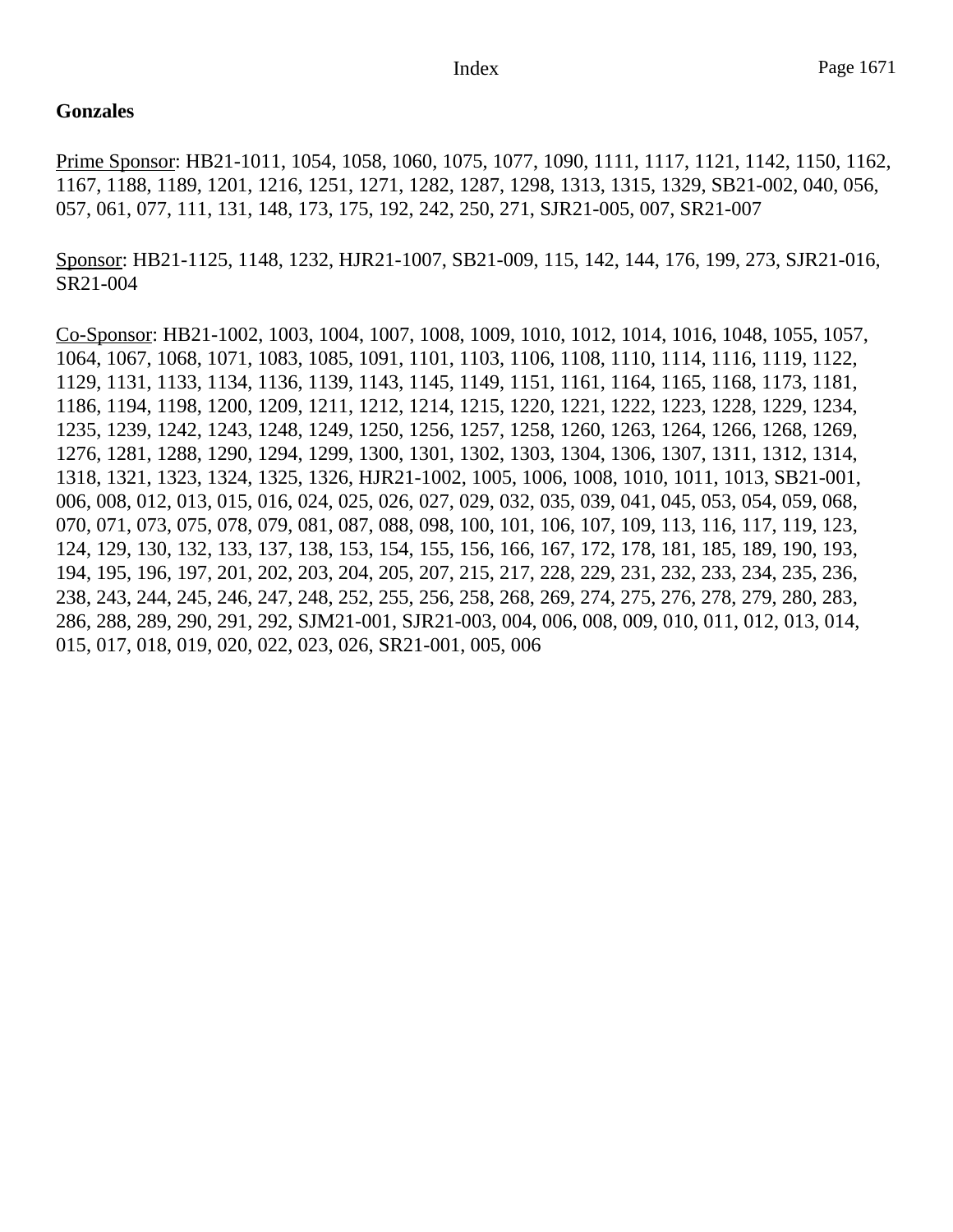Page 1672 Index

## **Hansen**

Prime Sponsor: HB21-1002, 1008, 1056, 1061, 1105, 1106, 1128, 1147, 1238, 1268, 1284, 1299, 1303, 1311, 1312, 1317, HJR21-1006, SB21-020, 054, 067, 072, 083, 109, 121, 161, 210, 214, 215, 217, 218, 220, 221, 223, 224, 228, 230, 233, 264, 267, 272, 281, 284, 293

Sponsor: HB21-1125, SB21-041, 042, 043, 044, 045, 046, 047, 048, 049, 050, 051, 052, 053, 055, 115, 176, 205, 206, 207, 208, 209, 211, 212, 213, 216, 219, 222, 225, 226, 227, 249, 274, 275, 276, 277, 278, 283, 286, SJR21-016, SR21-004

Co-Sponsor: HB21-1003, 1004, 1007, 1009, 1010, 1011, 1015, 1016, 1021, 1030, 1050, 1054, 1055, 1057, 1067, 1068, 1075, 1076, 1085, 1087, 1097, 1103, 1108, 1110, 1114, 1116, 1119, 1122, 1126, 1131, 1134, 1139, 1140, 1142, 1143, 1150, 1161, 1164, 1168, 1169, 1186, 1190, 1194, 1200, 1201, 1206, 1211, 1214, 1215, 1217, 1220, 1221, 1226, 1228, 1229, 1230, 1231, 1234, 1242, 1248, 1250, 1251, 1253, 1255, 1257, 1259, 1260, 1263, 1264, 1271, 1274, 1285, 1288, 1290, 1302, 1304, 1313, 1314, HJR21-1005, 1007, 1008, 1013, SB21-001, 002, 006, 009, 012, 013, 015, 016, 024, 025, 026, 027, 032, 039, 040, 056, 057, 058, 066, 071, 073, 075, 076, 077, 078, 087, 088, 099, 101, 103, 106, 107, 110, 111, 112, 116, 117, 124, 129, 131, 136, 137, 138, 142, 146, 148, 153, 154, 156, 158, 167, 172, 178, 179, 181, 185, 189, 190, 193, 194, 199, 202, 204, 229, 231, 236, 238, 239, 241, 243, 244, 246, 247, 248, 250, 252, 255, 258, 260, 268, 269, 280, 288, 289, 291, SJM21-001, SJR21-005, 006, 007, 008, 009, 010, 011, 012, 013, 014, 015, 017, 018, 019, 020, 021, 022, 023, SR21-001, 005, 006

## **Hisey**

Prime Sponsor: HB21-1006, 1021, 1076, 1084, 1112, 1138, 1171, 1215, 1245, 1248, 1263, 1264, 1267, 1274, 1292, 1296, 1324, SB21-017, 020, 021, 039, 155, 170, 231, 270, SJR21-020

Sponsor: SB21-005, 150, 168, 245, SCR21-001, SJR21-016, 024, SR21-004

Co-Sponsor: HB21-1001, 1004, 1015, 1016, 1019, 1046, 1052, 1057, 1059, 1065, 1068, 1069, 1097, 1099, 1100, 1116, 1122, 1124, 1139, 1140, 1143, 1147, 1158, 1161, 1166, 1187, 1190, 1200, 1217, 1222, 1231, 1234, 1243, 1256, 1257, 1258, 1260, 1261, 1262, 1265, 1268, 1309, 1317, 1327, HJR21- 1002, 1005, 1007, 1008, 1010, 1011, 1013, SB21-003, 004, 012, 015, 024, 032, 033, 040, 049, 053, 054, 058, 065, 073, 075, 079, 090, 099, 109, 113, 118, 119, 129, 130, 145, 151, 153, 154, 156, 157, 166, 167, 190, 202, 204, 207, 208, 210, 216, 221, 225, 226, 229, 234, 236, 239, 240, 248, 257, 258, 265, 268, 276, 282, 290, SJM21-001, SJR21-003, 005, 007, 008, 009, 010, 011, 012, 013, 014, 015, 017, 018, 019, 022, 023, 026, SR21-005, 007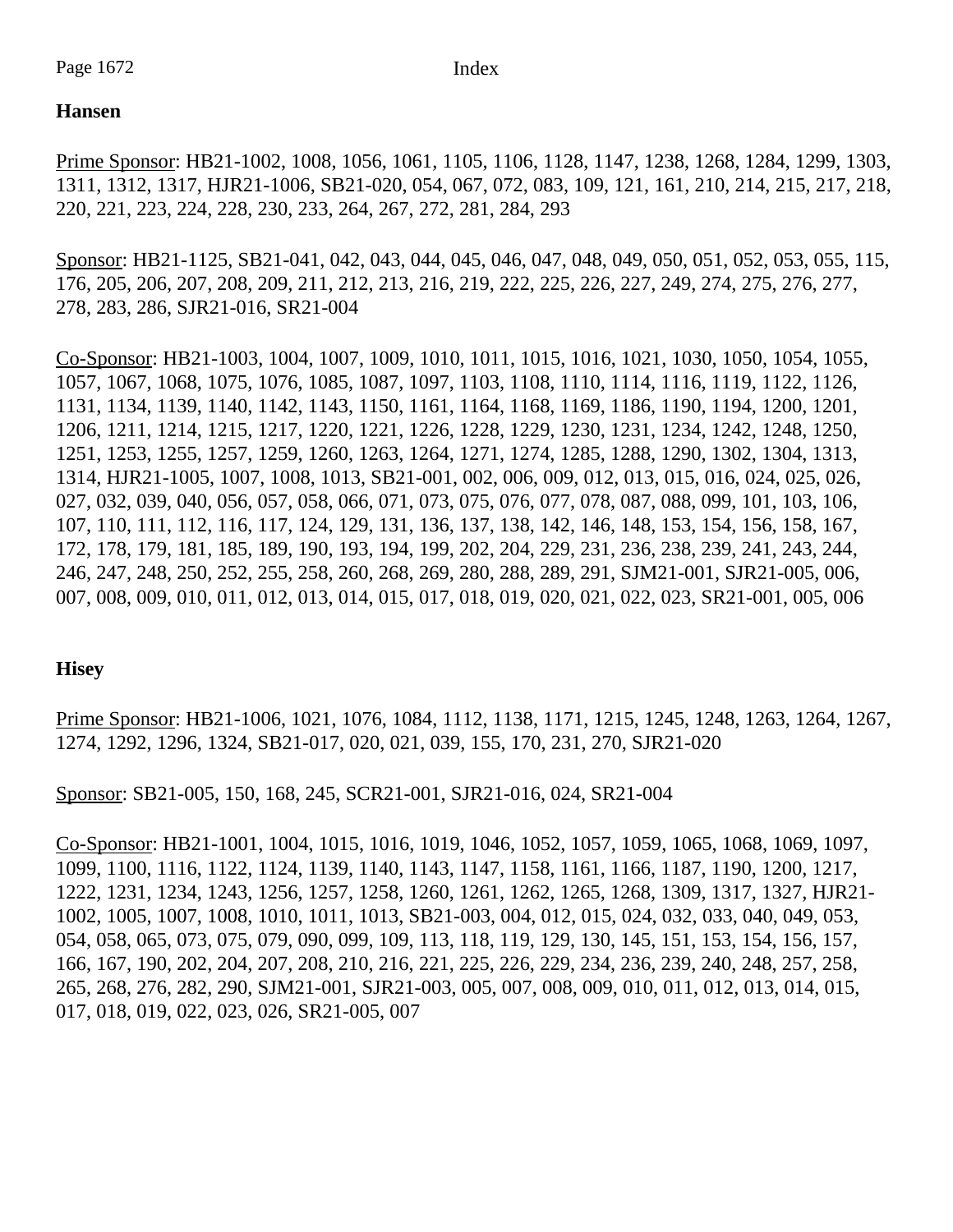## **Holbert**

Prime Sponsor: HB21-1001, 1092, 1159, 1204, 1329, HJR21-1008, SB21-003, 030, 056, 130, 147, 167, 247, 252, 291, SJR21-004, 025

Sponsor: HJR21-1003, 1004, 1014, SB21-005, SCR21-001, SJR21-002, 016, 024, 026, SR21-003, 004

Co-Sponsor: HB21-1004, 1015, 1027, 1046, 1052, 1057, 1059, 1065, 1066, 1069, 1095, 1097, 1100, 1104, 1112, 1133, 1138, 1143, 1157, 1158, 1161, 1190, 1200, 1216, 1217, 1231, 1258, 1261, 1293, 1301, 1304, 1327, HJR21-1002, 1005, 1007, 1010, 1011, 1013, SB21-006, 008, 019, 024, 054, 059, 065, 073, 075, 076, 079, 090, 091, 118, 143, 151, 152, 157, 162, 171, 190, 204, 205, 208, 216, 218, 221, 225, 226, 232, 245, 248, 249, 254, 258, 265, 268, 270, 271, 280, 281, 282, 286, 288, 289, 292, SJM21-001, SJR21-003, 005, 007, 008, 009, 010, 011, 012, 013, 014, 015, 018, 019, 020, 022, 023, SR21-005, 007

## **Jaquez Lewis**

Prime Sponsor: HB21-1018, 1072, 1102, 1114, 1145, 1246, 1255, 1285, 1307, 1318, SB21-009, 024, 078, 098, 175, 199, 234, 235

Sponsor: HB21-1125, 1232, SB21-094, 102, 131, 147, 176, 238, SJR21-007, 016, SR21-004

Co-Sponsor: HB21-1002, 1003, 1004, 1005, 1008, 1009, 1010, 1011, 1016, 1022, 1030, 1046, 1047, 1054, 1057, 1060, 1068, 1075, 1076, 1084, 1094, 1097, 1100, 1103, 1106, 1107, 1108, 1115, 1116, 1117, 1119, 1121, 1128, 1131, 1140, 1143, 1149, 1150, 1151, 1161, 1162, 1164, 1166, 1169, 1181, 1187, 1189, 1190, 1194, 1198, 1200, 1201, 1211, 1212, 1214, 1215, 1216, 1218, 1219, 1220, 1221, 1222, 1223, 1226, 1228, 1231, 1237, 1238, 1242, 1243, 1250, 1251, 1253, 1256, 1257, 1258, 1259, 1260, 1262, 1264, 1266, 1268, 1269, 1271, 1274, 1275, 1279, 1280, 1281, 1284, 1286, 1288, 1289, 1290, 1297, 1298, 1299, 1301, 1302, 1303, 1304, 1310, 1313, 1314, 1329, HJR21-1005, 1007, 1008, 1010, 1011, 1013, SB21-001, 002, 003, 006, 008, 012, 013, 015, 016, 020, 021, 022, 025, 026, 027, 029, 032, 033, 039, 041, 042, 053, 054, 056, 060, 064, 066, 072, 073, 075, 077, 079, 081, 082, 087, 088, 095, 097, 099, 106, 107, 109, 110, 112, 113, 116, 119, 123, 124, 129, 137, 138, 142, 148, 151, 153, 154, 156, 158, 166, 167, 172, 173, 174, 179, 180, 181, 185, 188, 189, 190, 194, 197, 201, 202, 203, 205, 207, 208, 215, 218, 221, 226, 228, 229, 231, 232, 236, 239, 240, 241, 242, 243, 244, 245, 246, 247, 248, 249, 250, 251, 252, 255, 256, 258, 260, 261, 264, 268, 269, 270, 272, 273, 278, 279, 280, 281, 286, 288, 289, 290, 291, 292, SJM21-001, SJR21-004, 005, 006, 008, 009, 010, 011, 012, 013, 014, 015, 017, 018, 019, 020, 021, 022, 023, 026, SR21-005, 007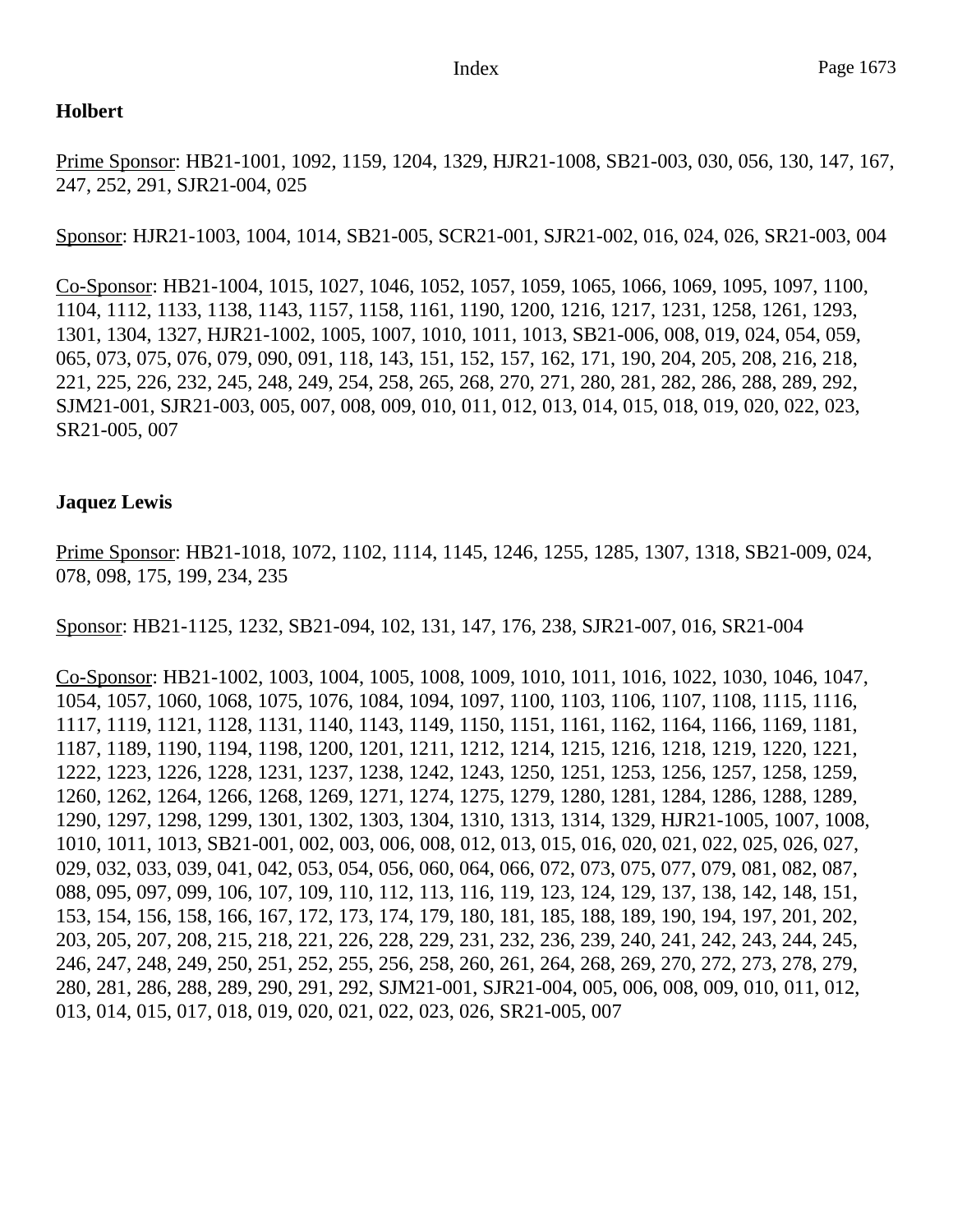## **Kirkmeyer**

Prime Sponsor: HB21-1073, 1152, 1156, 1157, 1158, 1190, 1197, 1225, 1227, 1237, 1270, 1275, 1316, 1330, SB21-014, 023, 028, 114, 179, 232, 254

Sponsor: HB21-1030, 1146, 1155, 1177, 1178, SB21-094, 102, SCR21-001, SJR21-016, 024

Co-Sponsor: HB21-1001, 1004, 1008, 1015, 1016, 1019, 1027, 1046, 1052, 1057, 1059, 1065, 1068, 1069, 1083, 1085, 1094, 1095, 1104, 1112, 1116, 1133, 1136, 1139, 1147, 1151, 1166, 1200, 1206, 1217, 1220, 1221, 1222, 1228, 1230, 1231, 1234, 1243, 1256, 1257, 1258, 1259, 1260, 1261, 1262, 1265, 1268, 1278, 1297, 1304, 1309, 1317, 1325, 1327, HJR21-1002, 1005, 1007, 1008, 1010, 1011, 1013, SB21-001, 003, 017, 019, 024, 033, 049, 054, 056, 064, 065, 073, 075, 079, 090, 113, 118, 119, 129, 130, 133, 139, 143, 151, 156, 157, 167, 185, 190, 202, 203, 204, 207, 208, 216, 220, 221, 225, 226, 234, 240, 245, 247, 258, 265, 268, 269, 271, 275, 276, 277, 278, 281, 282, 290, 292, SJM21-001, SJR21-003, 005, 007, 008, 009, 010, 011, 012, 013, 014, 015, 017, 018, 019, 020, 022, 023, 026, SR21- 004, 005, 007

## **Kolker**

Prime Sponsor: HB21-1013, 1084, 1122, 1130, 1168, 1193, 1198, 1264, 1273, 1327, SB21-019, 081, 092, 096, 128, 141, 148, 154, 239, SJR21-009

Sponsor: HB21-1030, 1125, 1236, SB21-009, 173, 176, 199, SJR21-016, SR21-004

Co-Sponsor: HB21-1001, 1002, 1003, 1004, 1007, 1009, 1010, 1011, 1012, 1015, 1016, 1018, 1019, 1021, 1028, 1052, 1054, 1057, 1067, 1068, 1069, 1072, 1075, 1083, 1085, 1087, 1091, 1094, 1097, 1104, 1105, 1106, 1107, 1108, 1110, 1114, 1116, 1117, 1119, 1123, 1129, 1139, 1147, 1149, 1151, 1158, 1164, 1165, 1166, 1167, 1169, 1177, 1180, 1181, 1189, 1190, 1194, 1200, 1201, 1204, 1207, 1211, 1214, 1218, 1221, 1222, 1224, 1228, 1230, 1231, 1237, 1248, 1250, 1257, 1258, 1259, 1260, 1263, 1265, 1266, 1268, 1271, 1272, 1274, 1275, 1285, 1290, 1297, 1298, 1302, 1304, 1305, 1307, 1311, 1315, 1317, 1321, 1329, HJR21-1002, 1005, 1006, 1007, 1008, 1010, 1011, 1013, SB21-001, 002, 012, 015, 020, 024, 025, 026, 027, 029, 032, 039, 040, 042, 043, 044, 045, 049, 052, 053, 054, 056, 064, 066, 070, 071, 073, 075, 076, 077, 078, 079, 083, 087, 088, 095, 099, 109, 110, 113, 116, 117, 123, 129, 131, 133, 135, 137, 138, 139, 142, 147, 153, 156, 158, 162, 167, 172, 174, 181, 185, 190, 194, 202, 203, 205, 207, 208, 210, 214, 216, 221, 226, 229, 231, 234, 235, 236, 240, 241, 244, 248, 251, 255, 258, 260, 268, 269, 271, 273, 274, 275, 276, 277, 278, 280, 282, 284, 286, 288, 289, 290, 291, 292, SJM21-001, SJR21-005, 006, 007, 008, 010, 011, 012, 013, 014, 015, 017, 018, 019, 020, 021, 022, 023, 026, SR21-005, 007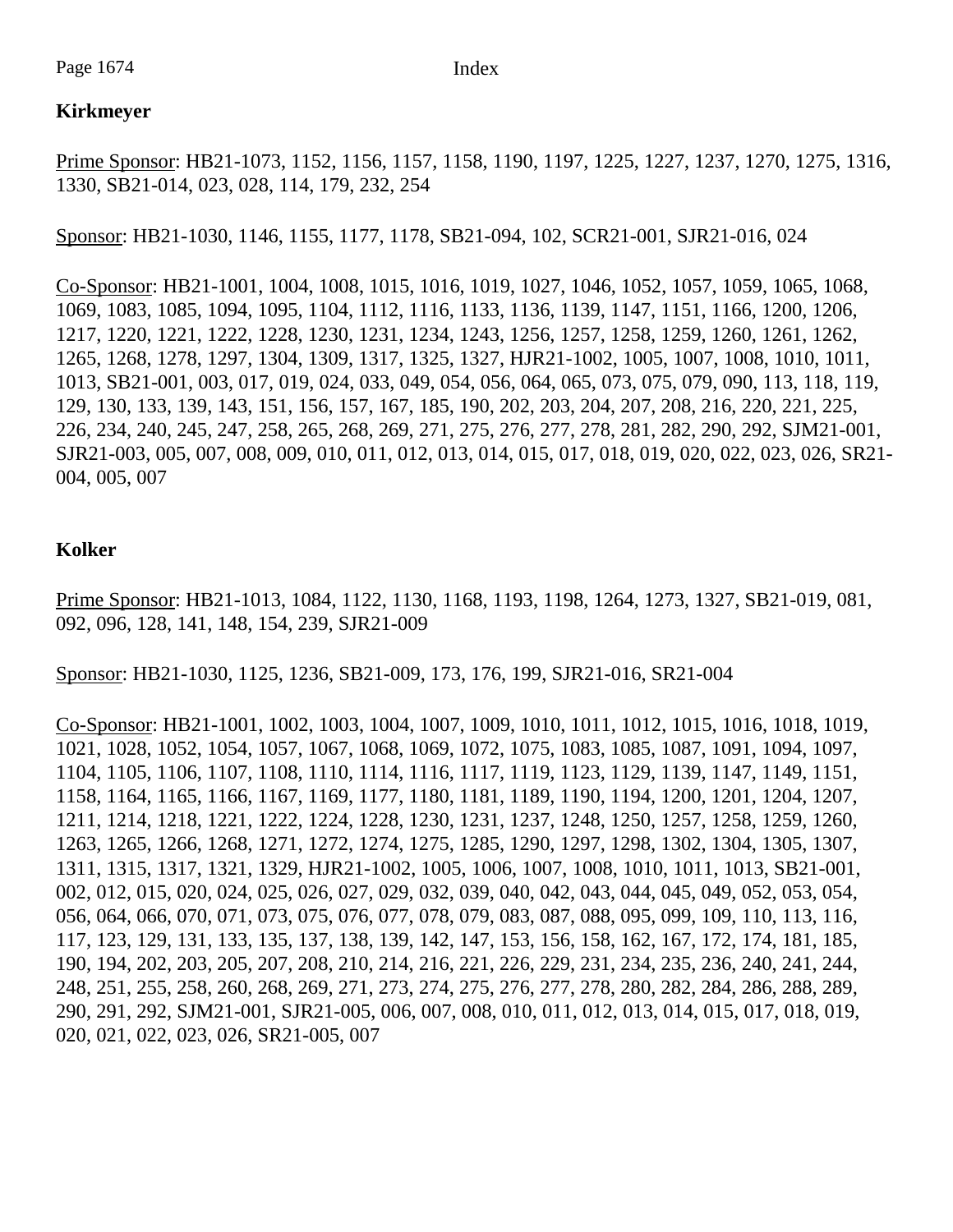## **Lee**

Prime Sponsor: HB21-1004, 1031, 1047, 1112, 1124, 1136, 1137, 1165, 1207, 1209, 1211, 1214, 1215, 1280, 1309, 1319, 1320, SB21-059, 062, 066, 068, 124, 146, 152, 266, 273

## Sponsor: SB21-173, 182, 238, SJR21-016, SR21-004

Co-Sponsor: HB21-1001, 1002, 1003, 1007, 1008, 1009, 1010, 1011, 1012, 1016, 1018, 1021, 1046, 1050, 1054, 1056, 1057, 1060, 1064, 1065, 1068, 1069, 1075, 1085, 1090, 1091, 1094, 1097, 1101, 1104, 1105, 1106, 1107, 1108, 1110, 1114, 1116, 1117, 1119, 1122, 1123, 1139, 1142, 1143, 1145, 1149, 1151, 1161, 1162, 1164, 1166, 1169, 1174, 1180, 1189, 1190, 1194, 1200, 1201, 1206, 1212, 1217, 1218, 1220, 1221, 1222, 1223, 1228, 1230, 1234, 1238, 1248, 1250, 1251, 1253, 1256, 1257, 1258, 1259, 1260, 1261, 1264, 1265, 1266, 1268, 1271, 1273, 1274, 1276, 1284, 1285, 1286, 1288, 1290, 1297, 1298, 1299, 1302, 1303, 1304, 1305, 1310, 1311, 1312, 1313, 1315, 1317, 1321, 1325, 1326, 1329, HJR21-1002, 1005, 1007, 1008, 1010, 1011, 1013, SB21-001, 002, 003, 009, 012, 013, 015, 016, 018, 020, 021, 024, 025, 026, 027, 029, 032, 035, 040, 041, 045, 046, 049, 052, 053, 054, 057, 067, 071, 073, 075, 077, 081, 088, 101, 106, 110, 113, 116, 118, 119, 123, 129, 131, 135, 138, 139, 143, 145, 148, 153, 154, 156, 158, 166, 167, 174, 181, 185, 189, 190, 193, 194, 202, 203, 204, 205, 207, 208, 215, 221, 225, 226, 228, 231, 232, 236, 239, 242, 244, 245, 246, 247, 248, 249, 250, 252, 258, 260, 261, 265, 267, 268, 269, 270, 271, 272, 275, 276, 277, 280, 282, 286, 288, 289, 290, 291, 292, SJM21-001, SJR21-003, 005, 006, 007, 008, 009, 010, 011, 012, 013, 014, 015, 017, 018, 019, 020, 022, 023, 026, SR21-001, 005, 007

## **Liston**

Prime Sponsor: HB21-1051, 1116, 1277, SB21-065, 086, 091, SJR21-009

Sponsor: HB21-1030, 1147, SB21-021, 115, 134, 259, SCR21-001, SJR21-016, 024

Co-Sponsor: HB21-1001, 1004, 1008, 1015, 1016, 1027, 1031, 1044, 1046, 1052, 1065, 1068, 1104, 1107, 1143, 1152, 1156, 1158, 1190, 1200, 1217, 1221, 1222, 1226, 1231, 1256, 1257, 1258, 1261, 1265, 1292, 1296, 1317, 1320, 1324, 1327, HJR21-1002, 1005, 1007, 1008, 1010, 1011, 1013, SB21- 003, 015, 017, 019, 024, 033, 035, 047, 052, 054, 073, 075, 079, 090, 092, 113, 118, 129, 130, 133, 151, 153, 155, 156, 157, 162, 166, 167, 174, 190, 203, 204, 207, 214, 218, 221, 225, 228, 234, 245, 247, 252, 258, 265, 268, 278, 282, 286, 292, SJM21-001, SJR21-003, 005, 007, 008, 010, 011, 012, 013, 014, 015, 017, 018, 019, 020, 022, 023, 025, 026, SR21-004, 005, 007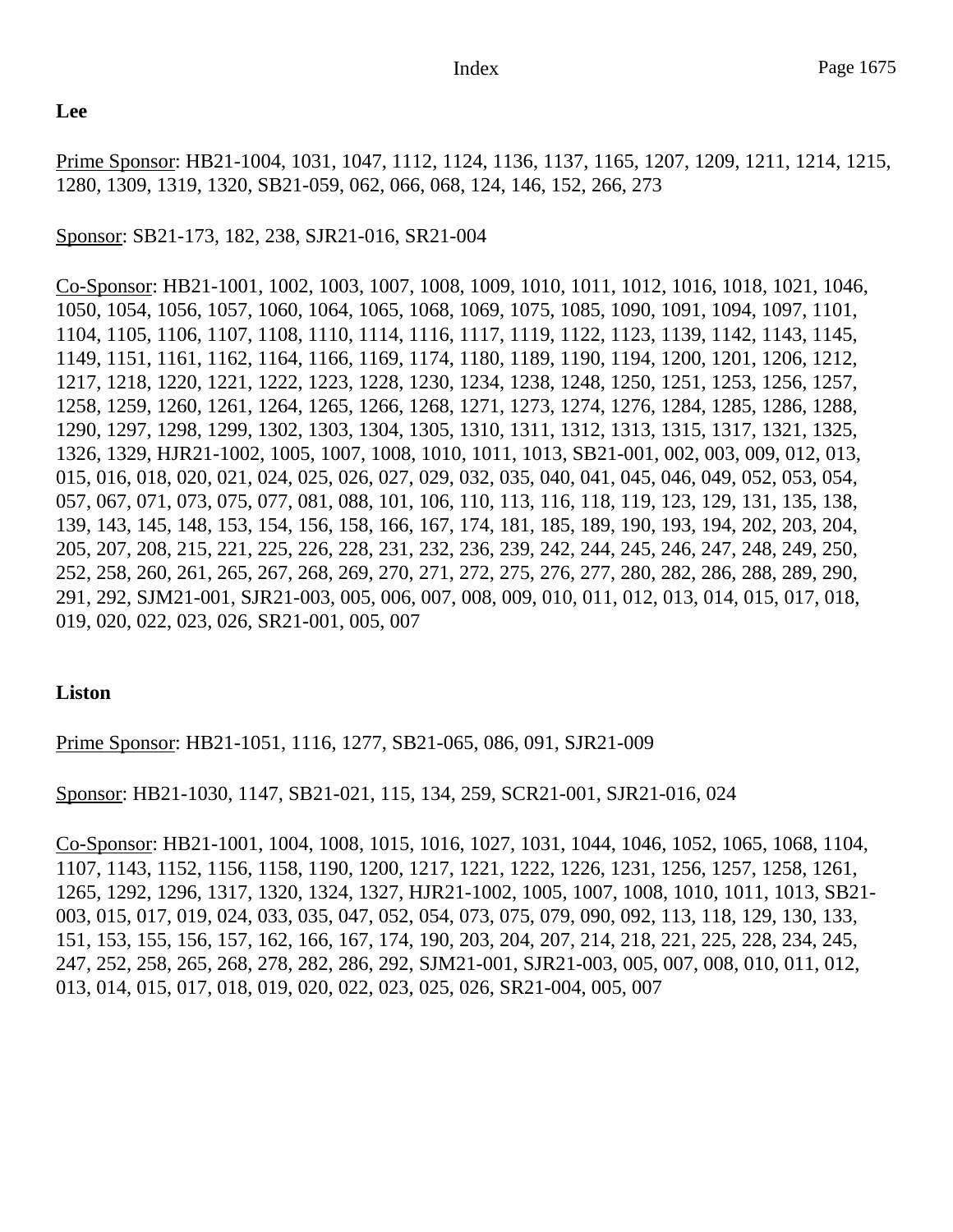## **Lundeen**

Prime Sponsor: HB21-1015, 1059, 1100, 1104, 1107, 1200, 1217, 1306, 1317, HCR21-1002, SB21- 007, 037, 115, 119, 134, 183, 190, 202, 268, SCR21-001, SJR21-012, 016, 024

Sponsor: HB21-1066, 1148, 1296, 1325, SB21-005, 068, 266, SR21-004

Co-Sponsor: HB21-1001, 1004, 1019, 1027, 1044, 1046, 1052, 1065, 1069, 1112, 1116, 1124, 1139, 1143, 1147, 1156, 1158, 1187, 1190, 1221, 1231, 1234, 1250, 1256, 1257, 1258, 1259, 1260, 1261, 1265, 1293, 1304, 1327, 1330, HJR21-1002, 1005, 1007, 1008, 1010, 1011, 1013, SB21-001, 003, 017, 019, 024, 033, 049, 054, 065, 073, 075, 079, 082, 090, 113, 118, 129, 130, 133, 151, 155, 156, 157, 167, 174, 180, 185, 204, 207, 208, 216, 220, 221, 225, 245, 252, 254, 258, 265, 270, 271, 276, 280, 282, 284, 292, SJM21-001, SJR21-003, 005, 007, 008, 009, 010, 011, 013, 014, 015, 017, 018, 019, 020, 022, 023, 026, SR21-005, 007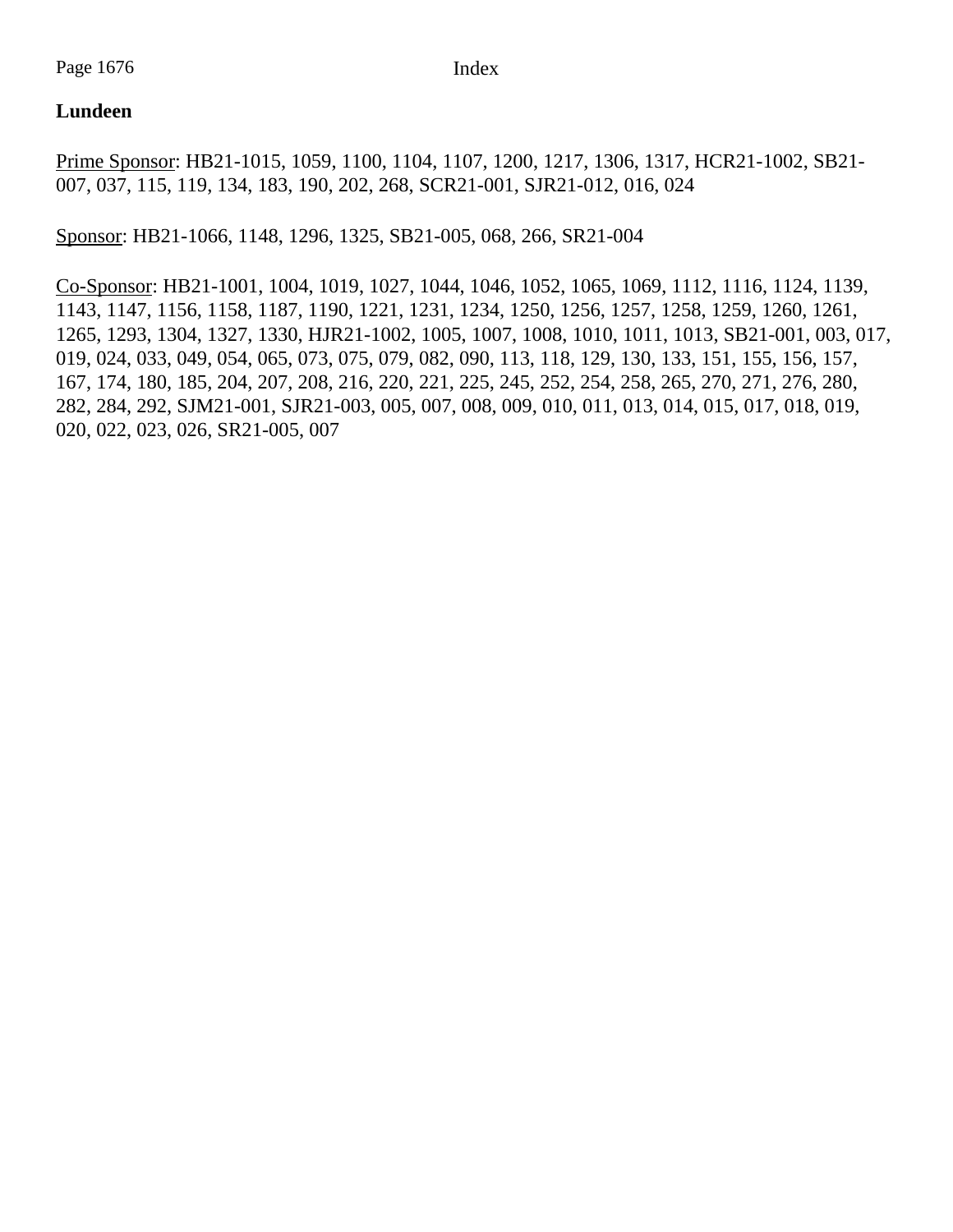### **Moreno**

Prime Sponsor: HB21-1002, 1011, 1068, 1073, 1077, 1108, 1153, 1154, 1177, 1189, 1194, 1206, 1219, 1234, 1237, 1301, 1308, 1311, 1312, 1314, 1315, 1316, 1321, HJR21-1010, SB21-016, 018, 026, 041, 042, 043, 044, 045, 046, 047, 048, 049, 050, 051, 052, 053, 055, 070, 087, 111, 117, 173, 178, 200, 202, 205, 206, 207, 208, 211, 212, 213, 226, 227, 228, 243, 251, 256, 273, 274, 275, 276, 277, 278, 283, 286, 287, 288, 289, SJR21-017

Sponsor: HB21-1146, 1152, 1155, 1156, 1157, 1158, 1178, 1196, SB21-054, 083, 109, 209, 210, 214, 215, 216, 217, 218, 219, 220, 221, 222, 223, 224, 225, 254, 267, 281, SJR21-007, 016

Co-Sponsor: HB21-1001, 1003, 1004, 1006, 1007, 1008, 1009, 1010, 1012, 1015, 1016, 1018, 1019, 1021, 1027, 1030, 1044, 1047, 1050, 1052, 1054, 1056, 1057, 1060, 1061, 1064, 1066, 1072, 1075, 1083, 1084, 1085, 1087, 1090, 1091, 1094, 1097, 1100, 1101, 1102, 1103, 1104, 1105, 1106, 1107, 1110, 1112, 1114, 1116, 1117, 1119, 1121, 1122, 1126, 1130, 1131, 1133, 1134, 1137, 1138, 1139, 1140, 1142, 1147, 1149, 1150, 1151, 1161, 1164, 1165, 1167, 1168, 1169, 1173, 1181, 1186, 1190, 1198, 1200, 1201, 1207, 1209, 1211, 1212, 1214, 1215, 1216, 1217, 1220, 1221, 1222, 1225, 1226, 1228, 1229, 1230, 1232, 1239, 1242, 1247, 1248, 1250, 1251, 1253, 1254, 1255, 1257, 1258, 1259, 1260, 1261, 1263, 1264, 1265, 1266, 1269, 1270, 1271, 1273, 1274, 1275, 1276, 1277, 1278, 1280, 1282, 1283, 1287, 1289, 1290, 1294, 1296, 1297, 1298, 1299, 1300, 1302, 1303, 1304, 1305, 1310, 1313, 1318, 1319, 1322, 1325, 1329, 1330, HJR21-1002, 1005, 1006, 1007, 1008, 1011, 1013, SB21- 001, 002, 009, 012, 013, 015, 019, 021, 022, 025, 027, 029, 032, 035, 038, 039, 040, 056, 057, 059, 060, 064, 066, 067, 071, 073, 075, 076, 077, 078, 081, 082, 088, 095, 098, 099, 101, 103, 106, 107, 108, 110, 112, 113, 116, 118, 119, 124, 126, 129, 131, 132, 136, 137, 138, 139, 142, 145, 146, 148, 153, 154, 155, 156, 158, 166, 167, 169, 172, 174, 175, 176, 179, 181, 185, 188, 189, 190, 191, 192, 193, 194, 196, 199, 201, 203, 204, 229, 231, 232, 233, 234, 235, 236, 237, 238, 239, 240, 241, 242, 244, 245, 246, 247, 248, 249, 250, 252, 255, 258, 260, 262, 263, 265, 268, 270, 271, 272, 279, 280, 284, 290, 291, 292, SJM21-001, SJR21-005, 006, 008, 009, 010, 011, 012, 013, 014, 015, 018, 019, 020, 021, 022, 023, 025, 026, SR21-001, 004, 005, 006, 007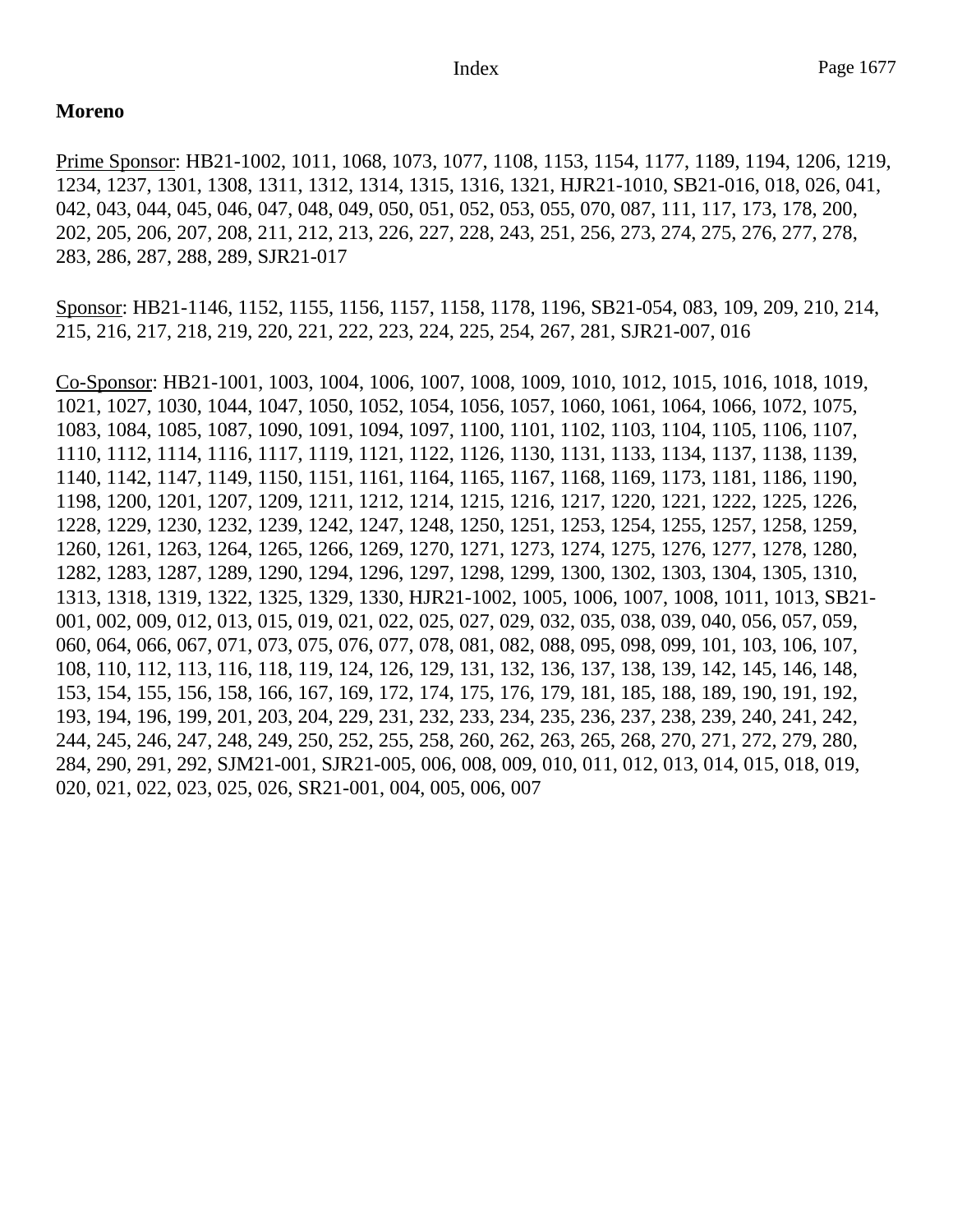## **Pettersen**

Prime Sponsor: HB21-1012, 1051, 1055, 1103, 1133, 1169, 1173, 1255, 1265, 1276, 1277, 1281, 1286, 1296, 1298, 1321, 1322, SB21-016, 025, 027, 082, 098, 130, 137, 142, 158, 176, 201, 242, SJR21-012

Sponsor: HB21-1056, 1232, 1306, SB21-009, 021, 087, 173, 182, 199, SJR21-016

Co-Sponsor: HB21-1001, 1002, 1003, 1004, 1005, 1007, 1009, 1010, 1011, 1014, 1018, 1021, 1027, 1028, 1030, 1044, 1054, 1057, 1065, 1068, 1069, 1072, 1075, 1077, 1083, 1085, 1094, 1097, 1099, 1100, 1101, 1105, 1106, 1107, 1108, 1110, 1112, 1114, 1116, 1117, 1119, 1121, 1122, 1123, 1130, 1143, 1149, 1150, 1151, 1161, 1164, 1165, 1168, 1171, 1181, 1186, 1187, 1189, 1190, 1194, 1196, 1200, 1201, 1208, 1211, 1212, 1214, 1215, 1217, 1218, 1220, 1221, 1222, 1223, 1224, 1228, 1230, 1231, 1234, 1238, 1239, 1248, 1250, 1251, 1253, 1256, 1257, 1258, 1259, 1261, 1264, 1266, 1268, 1270, 1271, 1272, 1273, 1274, 1285, 1288, 1289, 1290, 1294, 1297, 1299, 1302, 1303, 1304, 1305, 1307, 1311, 1312, 1313, 1315, 1317, 1318, 1326, 1327, 1329, 1330, HJR21-1002, 1005, 1006, 1007, 1010, 1011, 1013, SB21-001, 002, 012, 013, 015, 020, 024, 026, 029, 032, 033, 039, 040, 041, 042, 043, 045, 046, 052, 053, 054, 057, 060, 064, 066, 067, 068, 071, 072, 073, 075, 077, 078, 088, 094, 099, 106, 107, 108, 109, 110, 112, 113, 116, 117, 118, 119, 123, 129, 131, 133, 135, 138, 139, 148, 151, 153, 154, 156, 166, 167, 172, 181, 185, 188, 189, 190, 192, 193, 194, 202, 203, 204, 205, 207, 208, 210, 212, 213, 215, 216, 221, 225, 226, 228, 229, 230, 231, 232, 233, 235, 236, 238, 239, 240, 241, 243, 244, 245, 246, 248, 249, 250, 251, 252, 255, 258, 260, 262, 265, 268, 269, 272, 274, 275, 276, 277, 278, 279, 280, 282, 286, 288, 289, 290, 291, 292, SJM21-001, SJR21-005, 006, 007, 008, 009, 010, 011, 013, 014, 015, 017, 018, 019, 020, 021, 022, 023, 026, SR21-004, 005, 007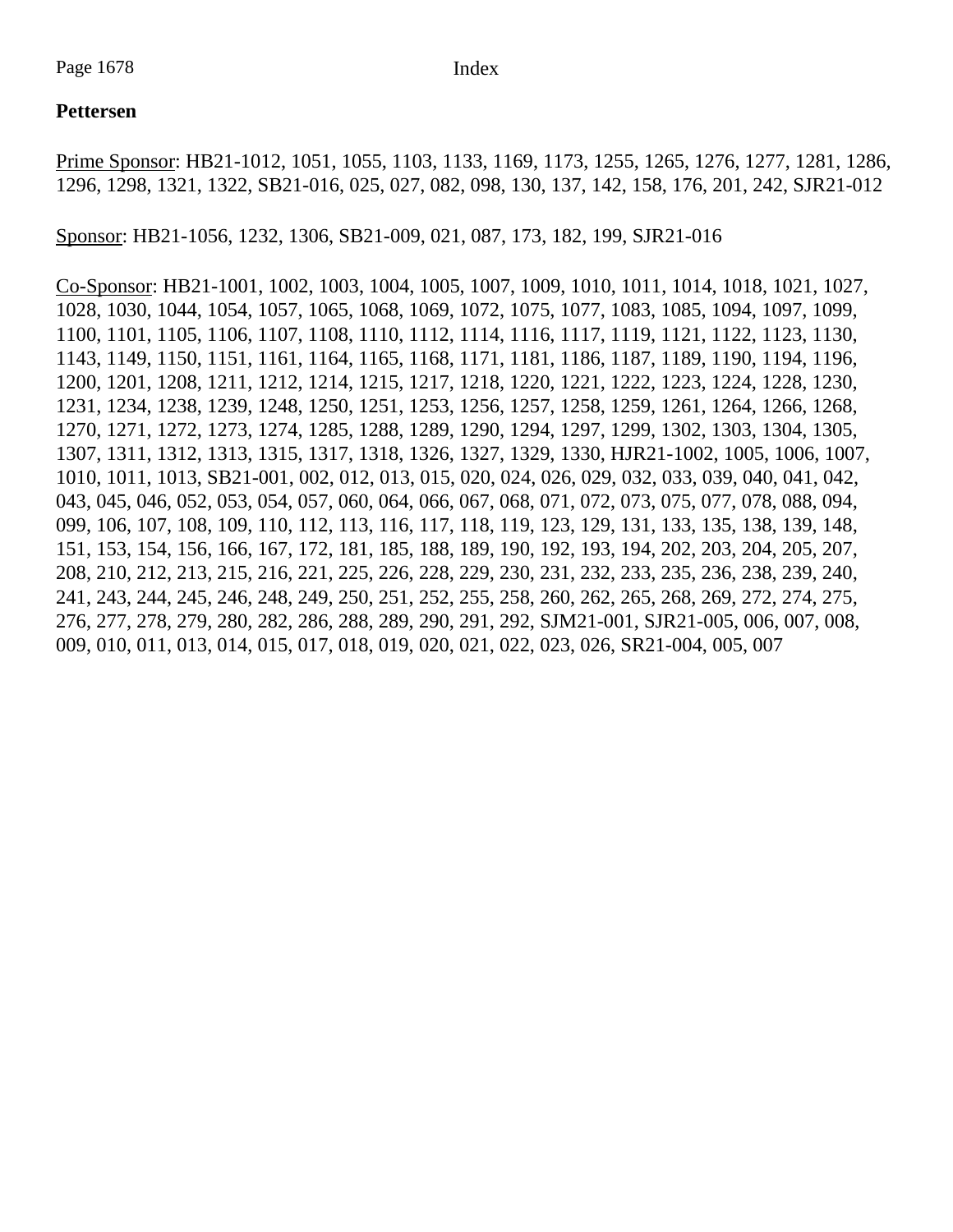#### **Priola**

Prime Sponsor: HB21-1024, 1027, 1083, 1105, 1115, 1133, 1193, 1208, 1236, 1241, 1254, 1276, 1284, 1286, 1289, 1291, 1308, 1328, SB21-001, 069, 082, 096, 106, 110, 121, 141, 157, 180, 235, 261, SJR21-015

Sponsor: HB21-1030, 1147, 1317, SB21-011, 020, 067, 104, 115, 134, 238, 260, SCR21-001, SJR21- 016, 024, SR21-004

Co-Sponsor: HB21-1001, 1002, 1003, 1004, 1006, 1008, 1009, 1010, 1012, 1015, 1016, 1018, 1019, 1044, 1046, 1052, 1057, 1059, 1065, 1066, 1068, 1069, 1076, 1084, 1085, 1094, 1097, 1100, 1101, 1103, 1104, 1110, 1112, 1116, 1119, 1136, 1139, 1143, 1149, 1151, 1152, 1156, 1158, 1164, 1165, 1166, 1177, 1180, 1181, 1186, 1187, 1189, 1190, 1200, 1214, 1215, 1217, 1220, 1221, 1222, 1223, 1224, 1226, 1228, 1230, 1231, 1233, 1234, 1238, 1242, 1243, 1248, 1253, 1256, 1257, 1259, 1260, 1261, 1262, 1263, 1265, 1268, 1270, 1274, 1275, 1278, 1279, 1283, 1292, 1293, 1296, 1304, 1305, 1309, 1315, 1316, 1318, 1324, 1325, 1326, 1327, 1329, 1330, HJR21-1001, 1002, 1005, 1006, 1007, 1008, 1010, 1011, SB21-003, 004, 006, 013, 017, 019, 021, 022, 024, 029, 032, 033, 035, 039, 049, 054, 063, 066, 071, 072, 073, 075, 079, 081, 090, 098, 099, 102, 118, 123, 129, 130, 133, 137, 138, 143, 145, 146, 154, 155, 156, 166, 174, 185, 190, 201, 202, 203, 204, 205, 207, 208, 212, 214, 216, 218, 219, 220, 221, 225, 226, 228, 229, 231, 232, 234, 236, 237, 240, 241, 245, 246, 247, 248, 249, 252, 254, 258, 262, 264, 265, 268, 269, 270, 271, 272, 274, 275, 276, 277, 278, 279, 280, 282, 283, 284, 286, 287, 288, 289, 291, 292, 293, SJM21-001, SJR21-003, 005, 007, 008, 009, 010, 011, 012, 013, 014, 017, 018, 019, 020, 021, 022, 023, 026, SR21-005, 007

## **Rankin**

Prime Sponsor: HB21-1037, 1040, 1094, 1139, 1187, 1210, 1234, 1243, 1253, 1257, 1290, 1323, 1325, SB21-024, 054, 109, 113, 151, 163, 166, 185, 204, 207, 209, 215, 216, 217, 218, 219, 220, 221, 222, 225, 227, 245, 258, 265, 275, 281, 284, 286, 287, 288, 289, 292, 293

Sponsor: HB21-1030, SB21-005, 021, 041, 042, 043, 044, 045, 046, 047, 048, 049, 050, 051, 052, 053, 055, 083, 105, 115, 205, 206, 208, 210, 211, 212, 213, 214, 223, 224, 226, 228, 267, 274, 276, 277, 278, 283, SCR21-001, SJR21-016, 024

Co-Sponsor: HB21-1001, 1004, 1008, 1016, 1018, 1024, 1028, 1046, 1052, 1057, 1059, 1065, 1068, 1069, 1073, 1076, 1085, 1097, 1110, 1116, 1136, 1143, 1148, 1151, 1152, 1156, 1158, 1164, 1166, 1177, 1180, 1190, 1200, 1206, 1212, 1217, 1220, 1222, 1226, 1228, 1230, 1236, 1258, 1259, 1260, 1262, 1263, 1265, 1268, 1270, 1275, 1278, 1289, 1293, 1297, 1301, 1304, 1306, 1309, 1327, 1330, HJR21-1002, 1005, 1007, 1008, 1010, 1011, 1013, SB21-003, 004, 015, 017, 019, 022, 032, 033, 035, 039, 072, 075, 079, 090, 099, 106, 118, 119, 129, 130, 133, 136, 153, 154, 155, 156, 157, 158, 167, 174, 190, 202, 203, 229, 234, 237, 240, 247, 248, 253, 268, 269, 270, 279, 280, 290, 291, SJM21-001, SJR21-003, 005, 007, 008, 009, 010, 011, 012, 013, 014, 015, 018, 019, 020, 022, 023, 026, SR21-004, 005, 007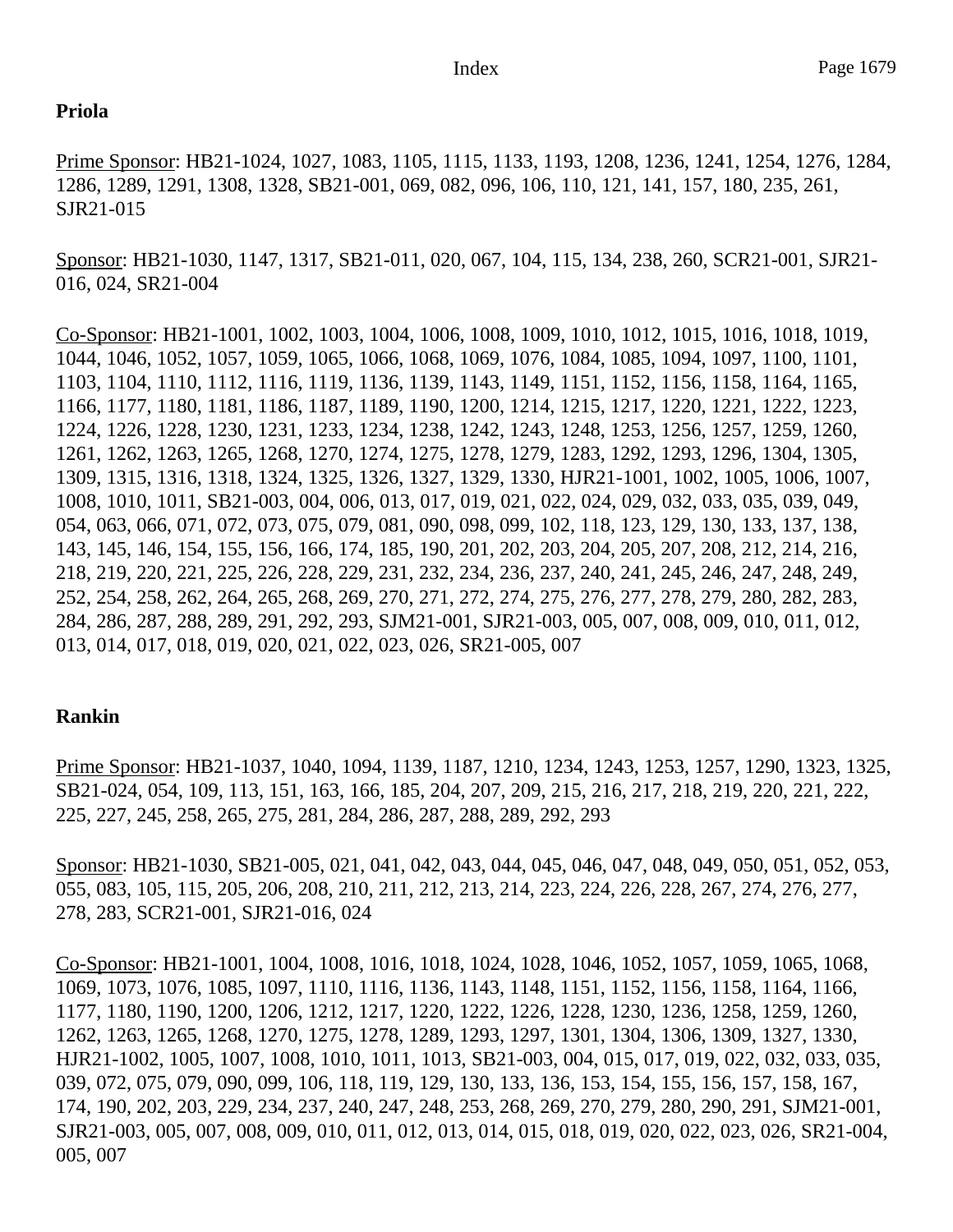## **Rodriguez**

Prime Sponsor: HB21-1007, 1048, 1057, 1063, 1064, 1093, 1117, 1159, 1199, 1239, 1241, 1244, 1249, 1263, 1280, 1294, 1306, 1310, 1314, 1324, SB21-006, 035, 091, 190, 197, 198, 233, 259, 285, SJR21- 007, 015

Sponsor: HB21-1125, 1296, HJR21-1007, SB21-009, 068, 095, 096, 131, 152, 266, 273, SJR21-016, SR21-004

Co-Sponsor: HB21-1002, 1004, 1009, 1012, 1013, 1015, 1054, 1075, 1116, 1133, 1134, 1142, 1143, 1151, 1161, 1167, 1193, 1198, 1200, 1204, 1211, 1216, 1217, 1223, 1232, 1234, 1257, 1258, 1261, 1265, 1276, 1288, 1304, 1325, 1327, 1329, HJR21-1005, 1010, 1011, 1013, SB21-001, 002, 012, 015, 019, 025, 026, 027, 029, 040, 056, 057, 066, 070, 075, 077, 087, 088, 099, 106, 107, 124, 126, 129, 142, 156, 158, 172, 173, 185, 235, 236, 238, 239, 252, 268, 269, 280, 288, 292, SJM21-001, SJR21- 005, 008, 009, 010, 011, 012, 013, 014, 017, 018, 019, 020, 022, 023, 026, SR21-005, 007

**Scott**

Prime Sponsor: HB21-1037, 1167, SB21-040, 076, 165, 257

Sponsor: SJR21-024, SR21-004

Co-Sponsor: HB21-1008, 1015, 1016, 1044, 1046, 1052, 1057, 1059, 1065, 1068, 1069, 1083, 1097, 1100, 1116, 1119, 1136, 1139, 1143, 1148, 1151, 1161, 1177, 1200, 1217, 1221, 1222, 1226, 1231, 1243, 1256, 1257, 1258, 1259, 1261, 1262, 1268, 1278, 1293, 1297, 1304, 1317, HJR21-1002, 1005, 1007, 1010, 1011, 1013, SB21-003, 017, 019, 024, 033, 049, 053, 054, 063, 073, 079, 090, 106, 118, 119, 129, 130, 133, 151, 154, 156, 167, 185, 190, 202, 203, 204, 207, 208, 220, 225, 226, 229, 234, 236, 240, 245, 247, 248, 254, 258, 265, 268, 270, 271, 280, 282, SJR21-005, 007, 008, 009, 010, 011, 012, 013, 014, 015, 016, 017, 018, 019, 020, 022, 023, 026, SR21-005, 007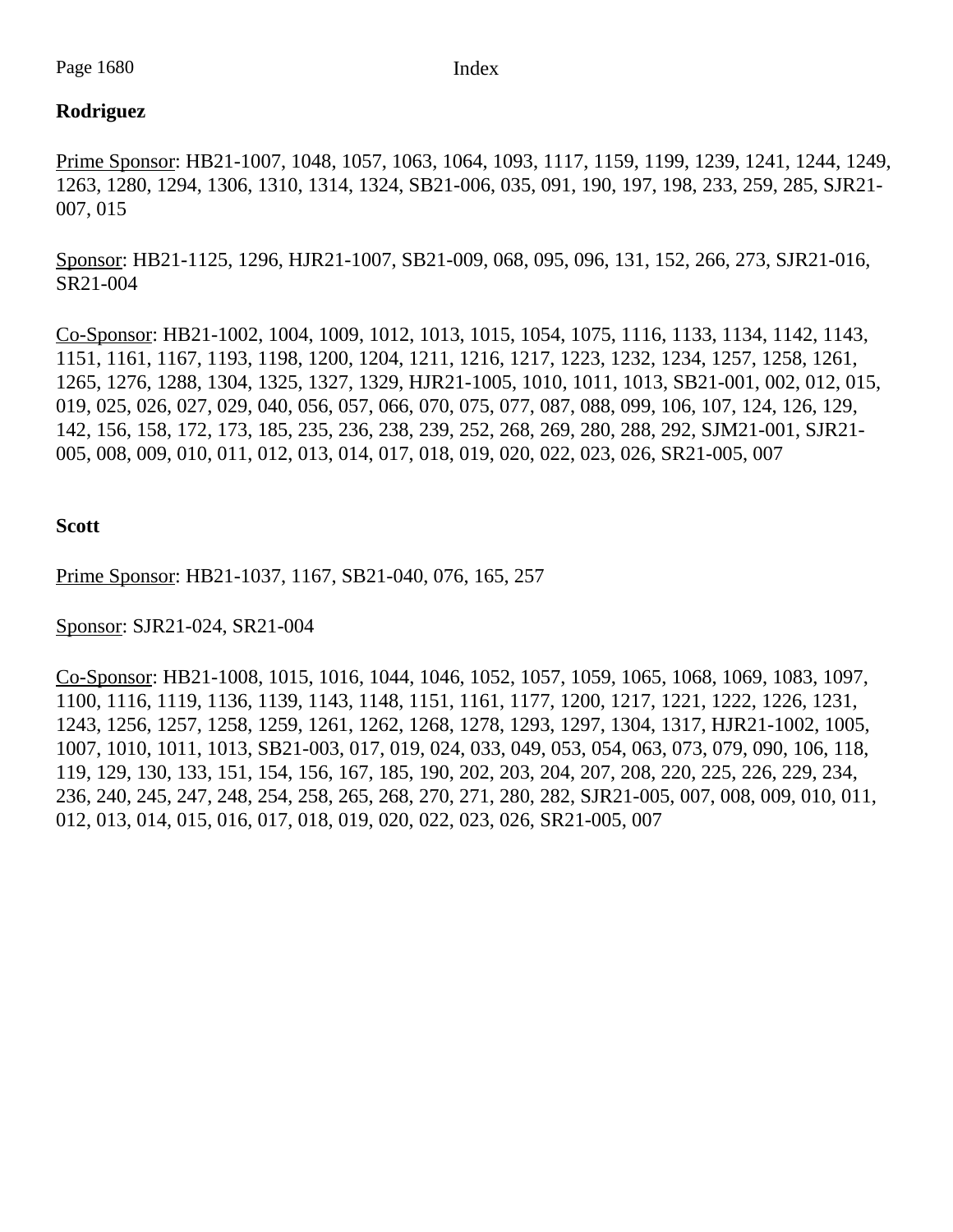### **Simpson**

Prime Sponsor: HB21-1145, 1147, 1181, 1256, 1260, 1268, HJR21-1009, 1011, SB21-004, 008, 019, 092, 102, 112, 139, 145, 154, 203, 240, 248, 279, SJR21-013

Sponsor: SB21-094, 099, 147, 238, SCR21-001, SJR21-016, 024

Co-Sponsor: HB21-1001, 1006, 1008, 1010, 1015, 1016, 1030, 1044, 1046, 1052, 1057, 1059, 1065, 1068, 1069, 1083, 1085, 1094, 1095, 1097, 1104, 1112, 1116, 1119, 1126, 1139, 1143, 1156, 1158, 1161, 1166, 1180, 1187, 1190, 1200, 1212, 1215, 1217, 1222, 1226, 1228, 1230, 1231, 1234, 1243, 1257, 1258, 1259, 1261, 1262, 1263, 1265, 1270, 1274, 1275, 1284, 1287, 1288, 1289, 1290, 1304, 1305, 1317, 1325, 1327, 1330, HJR21-1002, 1005, 1007, 1008, 1010, 1013, SB21-001, 012, 015, 021, 022, 024, 032, 033, 039, 040, 049, 053, 054, 056, 058, 065, 072, 073, 075, 079, 090, 106, 113, 118, 119, 129, 130, 133, 136, 137, 151, 153, 156, 166, 167, 185, 189, 190, 201, 202, 204, 205, 208, 211, 216, 220, 221, 224, 225, 229, 231, 234, 235, 237, 239, 245, 247, 257, 258, 265, 268, 270, 281, 284, 290, 292, SJM21-001, SJR21-003, 005, 007, 008, 009, 010, 011, 012, 014, 015, 018, 019, 020, 022, 023, 026, SR21-004, 005, 007

## **Smallwood**

Prime Sponsor: HB21-1066, 1068, 1085, 1099, 1123, 1144, 1148, 1172, 1222, 1228, 1249, 1300, HJR21-1007, SB21-022, 038, 084, 085, 090, 097, 198, 263, 269, 285

Sponsor: SCR21-001, SJR21-016, 024, SR21-004

Co-Sponsor: HB21-1001, 1004, 1008, 1027, 1030, 1044, 1046, 1052, 1057, 1065, 1069, 1084, 1095, 1101, 1112, 1116, 1139, 1146, 1147, 1151, 1187, 1200, 1206, 1212, 1216, 1220, 1221, 1230, 1231, 1234, 1257, 1258, 1259, 1261, 1262, 1265, 1270, 1291, 1293, 1327, HJR21-1002, 1005, 1010, 1011, 1013, SB21-003, 019, 024, 033, 053, 063, 068, 075, 079, 082, 106, 118, 119, 129, 130, 133, 143, 151, 154, 156, 157, 166, 171, 174, 221, 236, 245, 259, 265, 268, 270, 271, 275, 276, 278, 281, 282, 286, 292, SJM21-001, SJR21-003, 005, 007, 008, 009, 010, 011, 012, 013, 014, 015, 017, 018, 019, 020, 022, 023, 026, SR21-005, 007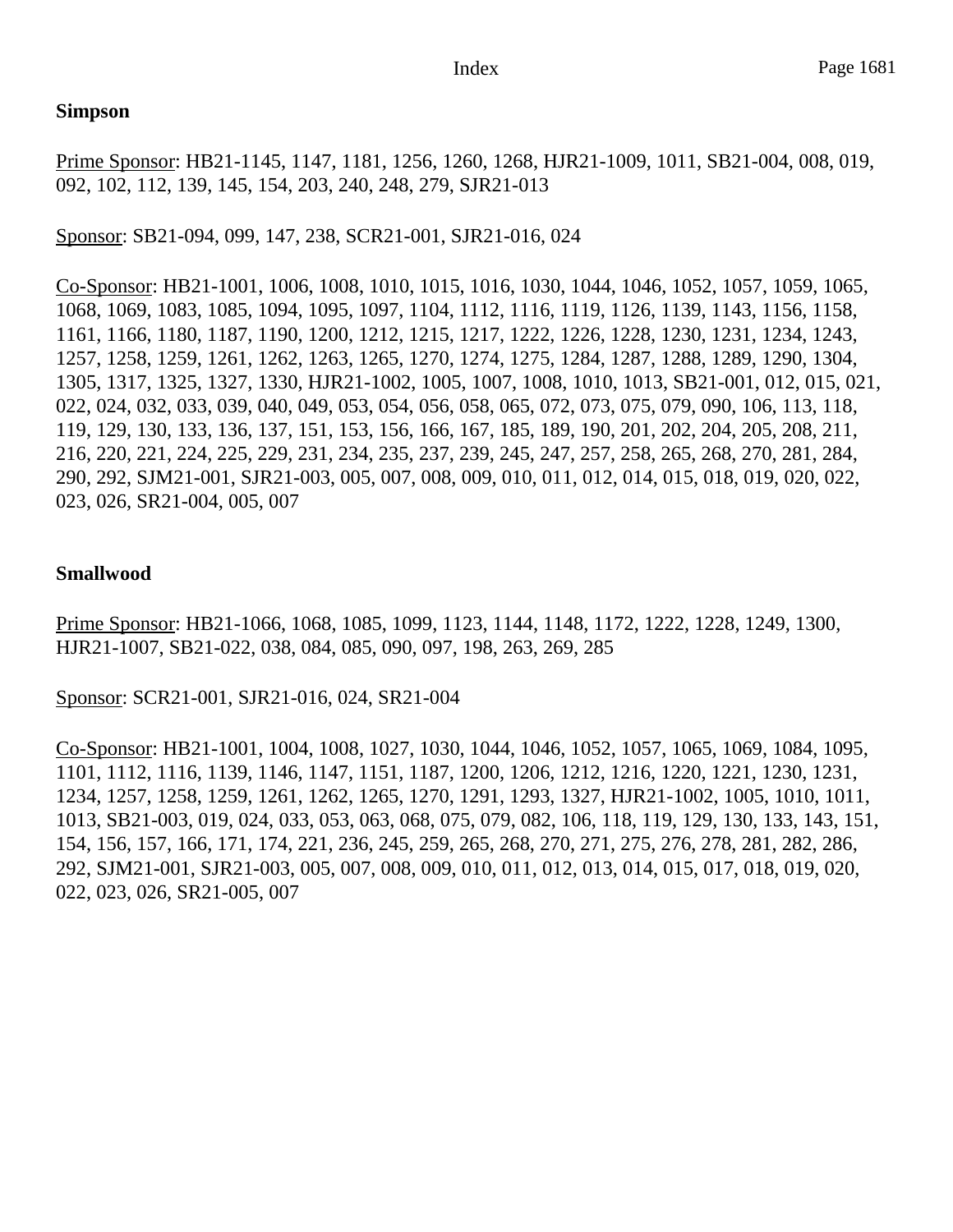## **Sonnenberg**

Prime Sponsor: HB21-1043, 1046, 1062, 1126, 1259, 1262, 1278, 1297, HJR21-1005, 1012, SB21-033, 063, 079, 140, 159, 234, 236, SJR21-019, SR21-005

Sponsor: HB21-1037, 1296, SB21-105, 136, 144, 145, 168, SCR21-001, SJR21-016, 024

Co-Sponsor: HB21-1001, 1016, 1027, 1030, 1044, 1052, 1057, 1059, 1065, 1068, 1085, 1100, 1104, 1116, 1124, 1136, 1139, 1140, 1147, 1151, 1152, 1156, 1158, 1161, 1177, 1181, 1190, 1200, 1217, 1222, 1231, 1234, 1243, 1256, 1257, 1258, 1261, 1268, 1274, 1288, 1289, 1304, 1305, 1306, 1309, 1310, 1330, HJR21-1002, 1007, 1008, 1010, 1011, 1013, SB21-008, 013, 015, 024, 052, 053, 054, 058, 065, 075, 090, 106, 109, 129, 130, 133, 139, 151, 154, 156, 167, 185, 190, 202, 203, 204, 207, 208, 216, 220, 225, 226, 229, 232, 240, 245, 247, 248, 252, 254, 257, 258, 265, 268, 270, 276, 279, 281, 284, 287, SJM21-001, SJR21-003, 005, 007, 008, 009, 010, 011, 012, 013, 014, 015, 017, 018, 020, 022, 023, 026, SR21-004, 007

## **Story**

Prime Sponsor: HB21-1028, 1067, 1126, 1129, 1132, 1149, 1174, 1223, 1235, 1248, 1267, 1292, 1295, 1326, SB21-058, 061, 101, 108, 155, 184, 195, 229, 231, 236, 279, SJR21-011

Sponsor: HB21-1030, 1121, 1125, 1128, 1232, SB21-021, 100, 104, 173, 176, 182, 238, SJR21-016, SR21-004

Co-Sponsor: HB21-1001, 1002, 1003, 1007, 1009, 1010, 1011, 1012, 1014, 1016, 1018, 1021, 1025, 1054, 1061, 1065, 1068, 1069, 1072, 1083, 1084, 1085, 1087, 1094, 1097, 1099, 1103, 1104, 1106, 1107, 1108, 1110, 1112, 1114, 1116, 1117, 1119, 1122, 1123, 1130, 1133, 1134, 1140, 1143, 1145, 1150, 1151, 1161, 1162, 1164, 1165, 1166, 1169, 1171, 1173, 1189, 1190, 1194, 1198, 1207, 1211, 1212, 1214, 1215, 1217, 1218, 1219, 1220, 1221, 1222, 1228, 1229, 1230, 1231, 1234, 1238, 1242, 1243, 1250, 1251, 1253, 1255, 1257, 1259, 1260, 1264, 1265, 1266, 1268, 1269, 1270, 1271, 1272, 1273, 1275, 1276, 1278, 1281, 1282, 1285, 1286, 1288, 1290, 1294, 1298, 1299, 1300, 1302, 1303, 1304, 1305, 1307, 1311, 1312, 1313, 1314, 1315, 1317, 1318, 1319, 1321, 1323, 1324, 1325, 1329, 1330, HJR21-1005, 1006, 1007, 1008, 1010, 1011, 1013, SB21-001, 002, 003, 008, 009, 012, 015, 016, 019, 024, 025, 026, 027, 029, 032, 033, 039, 040, 041, 043, 045, 052, 053, 054, 056, 057, 060, 064, 066, 070, 071, 073, 075, 077, 078, 079, 081, 083, 087, 088, 095, 099, 106, 107, 109, 110, 112, 113, 115, 116, 117, 118, 119, 123, 124, 129, 131, 135, 137, 138, 139, 142, 146, 148, 151, 153, 154, 156, 158, 166, 169, 172, 179, 181, 185, 188, 189, 190, 192, 193, 194, 197, 201, 202, 203, 204, 205, 207, 208, 215, 216, 219, 221, 228, 232, 234, 237, 239, 241, 242, 243, 244, 245, 246, 248, 249, 250, 251, 252, 253, 255, 258, 260, 264, 265, 268, 271, 272, 273, 275, 276, 278, 280, 286, 288, 289, 290, 291, 292, SJM21-001, SJR21-004, 005, 006, 007, 008, 009, 010, 012, 013, 014, 015, 017, 018, 019, 020, 021, 022, 023, 026, SR21-001, 005, 007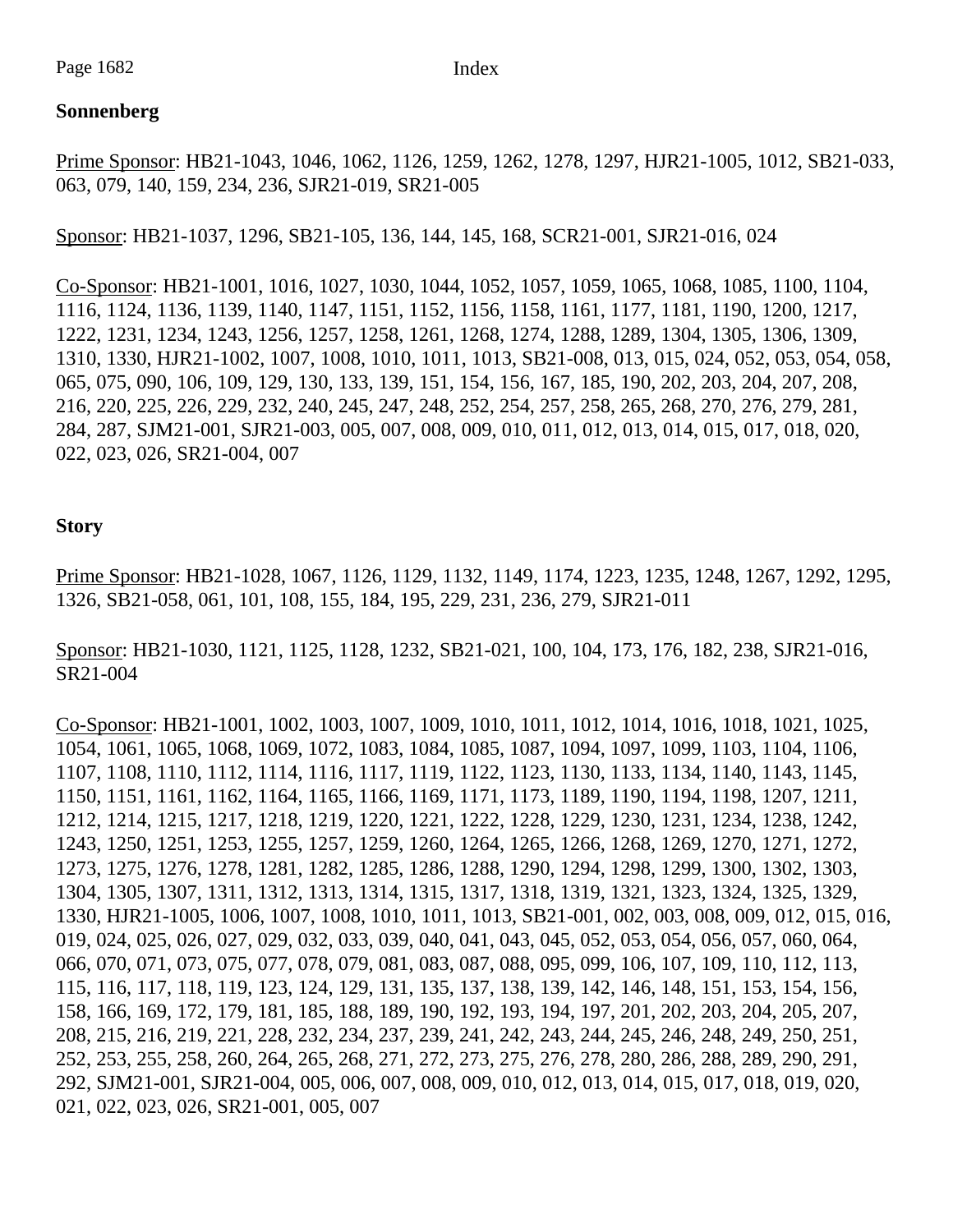### **Winter**

Prime Sponsor: HB21-1024, 1055, 1071, 1128, 1131, 1181, 1184, 1186, 1187, 1208, 1222, 1224, 1228, 1233, 1253, 1254, 1256, 1266, 1291, 1302, 1305, SB21-001, 002, 033, 057, 094, 103, 137, 176, 199, 200, 230, 251, 255, 260, 269, 292, SJR21-016

Sponsor: HB21-1232, 1296, SB21-134, 173, 182, 238, SR21-004

Co-Sponsor: HB21-1001, 1002, 1003, 1004, 1005, 1007, 1009, 1010, 1011, 1012, 1014, 1016, 1018, 1021, 1022, 1028, 1047, 1050, 1054, 1057, 1060, 1065, 1067, 1068, 1069, 1072, 1075, 1076, 1085, 1087, 1094, 1099, 1103, 1105, 1106, 1107, 1108, 1110, 1112, 1114, 1116, 1117, 1119, 1121, 1122, 1123, 1129, 1130, 1133, 1139, 1141, 1143, 1145, 1149, 1150, 1151, 1161, 1164, 1165, 1166, 1168, 1169, 1180, 1189, 1190, 1194, 1200, 1201, 1211, 1212, 1214, 1215, 1217, 1218, 1219, 1220, 1221, 1223, 1231, 1234, 1235, 1242, 1243, 1248, 1251, 1255, 1257, 1258, 1259, 1261, 1263, 1265, 1268, 1270, 1271, 1273, 1274, 1279, 1281, 1282, 1284, 1286, 1288, 1290, 1297, 1298, 1299, 1304, 1312, 1313, 1315, 1318, 1321, 1323, 1324, HJR21-1002, 1005, 1007, 1008, 1010, 1011, 1013, SB21-003, 006, 009, 012, 013, 015, 016, 017, 020, 021, 024, 025, 026, 027, 029, 032, 039, 040, 053, 054, 056, 064, 066, 067, 069, 070, 071, 072, 073, 075, 077, 078, 079, 082, 087, 088, 095, 098, 099, 100, 101, 104, 106, 107, 108, 110, 112, 113, 115, 116, 117, 118, 119, 123, 129, 130, 131, 136, 138, 139, 142, 145, 148, 151, 153, 154, 156, 158, 166, 167, 172, 178, 181, 185, 188, 189, 190, 192, 193, 194, 201, 202, 203, 204, 205, 221, 226, 228, 231, 232, 233, 235, 236, 239, 242, 243, 244, 245, 246, 248, 249, 250, 252, 253, 258, 261, 265, 268, 270, 271, 274, 275, 276, 277, 278, 280, 284, 286, 288, 289, 290, 291, SJM21-001, SJR21-005, 007, 008, 009, 010, 011, 012, 013, 014, 015, 017, 018, 019, 020, 021, 022, 023, 026, SR21-001, 005, 007

## **Woodward**

Prime Sponsor: HB21-1019, 1028, 1052, 1066, 1095, 1146, 1155, 1157, 1177, 1178, 1230, 1258, 1265, 1293, 1327, SB21-005, 010, 080, 150, 168, 282, SJR21-010, 018, 024

Sponsor: HB21-1152, 1156, 1158, 1316, HJR21-1007, SB21-021, 254, SCR21-001, SJR21-016, SR21- 004

Co-Sponsor: HB21-1001, 1004, 1015, 1027, 1030, 1044, 1046, 1057, 1065, 1068, 1069, 1084, 1116, 1122, 1124, 1143, 1147, 1187, 1190, 1196, 1200, 1217, 1221, 1226, 1234, 1257, 1259, 1261, 1262, 1270, 1279, 1304, 1309, 1317, 1323, 1325, 1330, HJR21-1002, 1005, 1010, 1011, 1013, SB21-003, 017, 019, 024, 033, 039, 041, 045, 049, 054, 065, 073, 075, 079, 090, 099, 102, 113, 119, 121, 129, 130, 133, 136, 143, 151, 156, 157, 162, 166, 167, 171, 190, 204, 207, 208, 214, 216, 220, 221, 225, 226, 236, 240, 245, 247, 258, 262, 265, 268, 269, 270, 276, 278, 281, 286, 290, 292, SJM21-001, SJR21-003, 005, 007, 008, 009, 011, 012, 013, 014, 015, 017, 019, 020, 022, 023, 026, SR21-005, 007